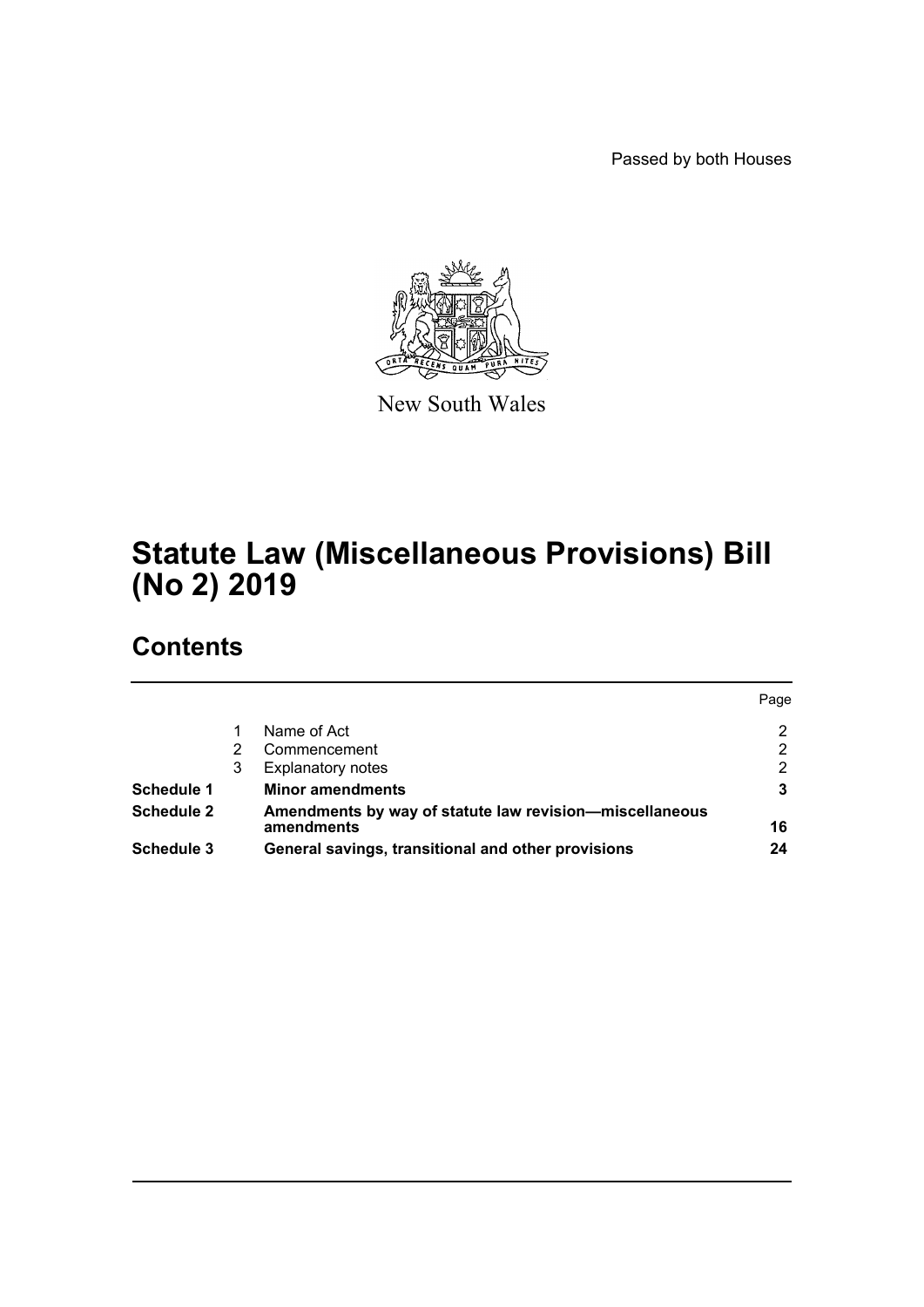*I certify that this public bill, which originated in the Legislative Assembly, has finally passed the Legislative Council and the Legislative Assembly of New South Wales.*

> *Clerk of the Legislative Assembly. Legislative Assembly, Sydney,* , 2019



New South Wales

# **Statute Law (Miscellaneous Provisions) Bill (No 2) 2019**

Act No , 2019

An Act to amend certain Acts and instruments in various respects and for the purpose of effecting statute law revision; and to make certain savings.

*I have examined this bill and find it to correspond in all respects with the bill as finally passed by both Houses.*

*Assistant Speaker of the Legislative Assembly.*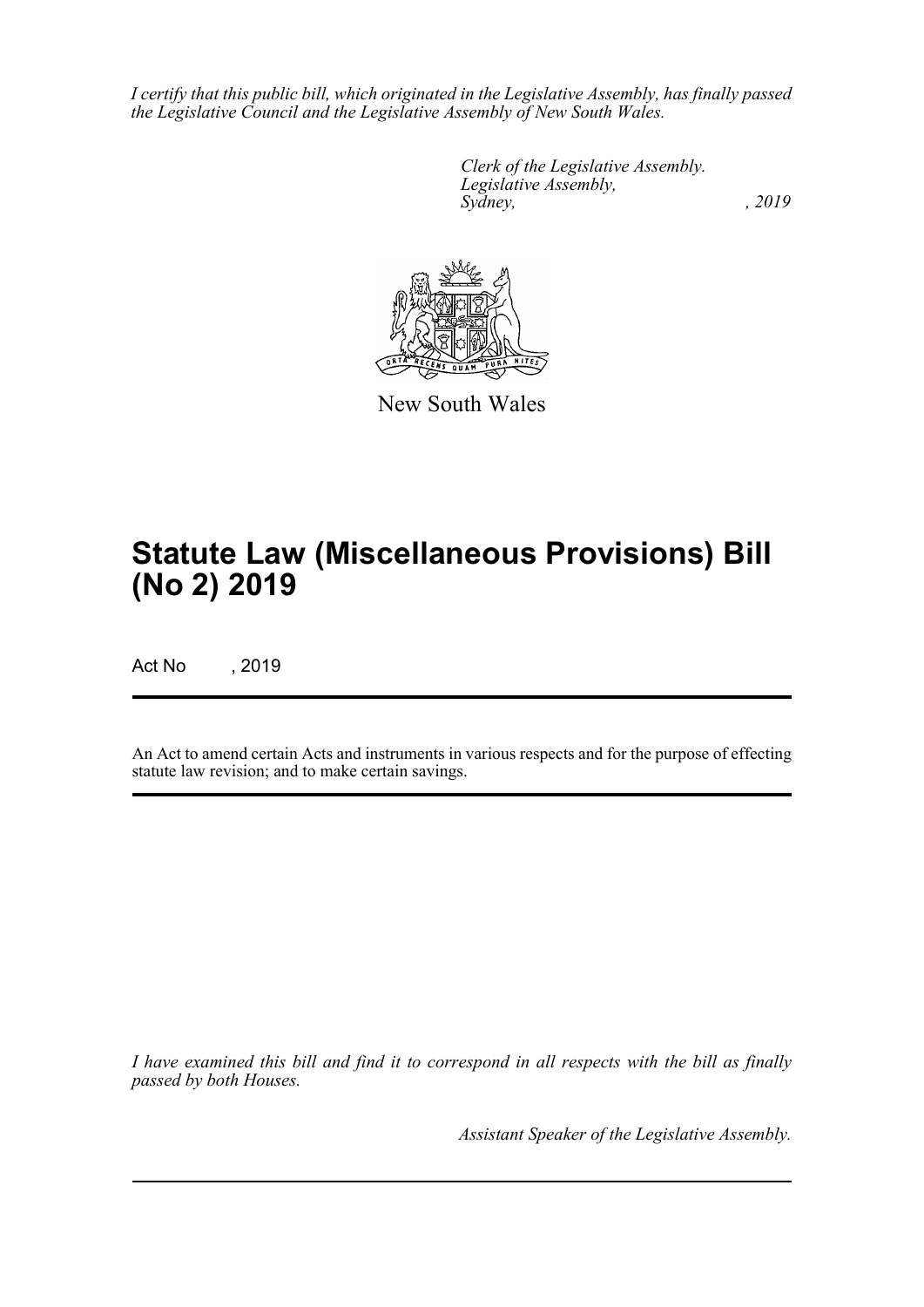Statute Law (Miscellaneous Provisions) Bill (No 2) 2019 [NSW]

### <span id="page-2-0"></span>**The Legislature of New South Wales enacts—**

#### **1 Name of Act**

This Act is the *Statute Law (Miscellaneous Provisions) Act (No 2) 2019*.

### <span id="page-2-1"></span>**2 Commencement**

- (1) This Act commences 14 days after the date of assent to this Act, except as provided by this section.
- (2) The amendments made by Schedule 1 to this Act commence on the day or days specified in that Schedule in relation to the amendments concerned. If a commencement day is not specified in relation to an amendment, the amendment commences in accordance with subsection (1).

### <span id="page-2-2"></span>**3 Explanatory notes**

The matter appearing under the heading "Explanatory note" in any of the Schedules does not form part of this Act.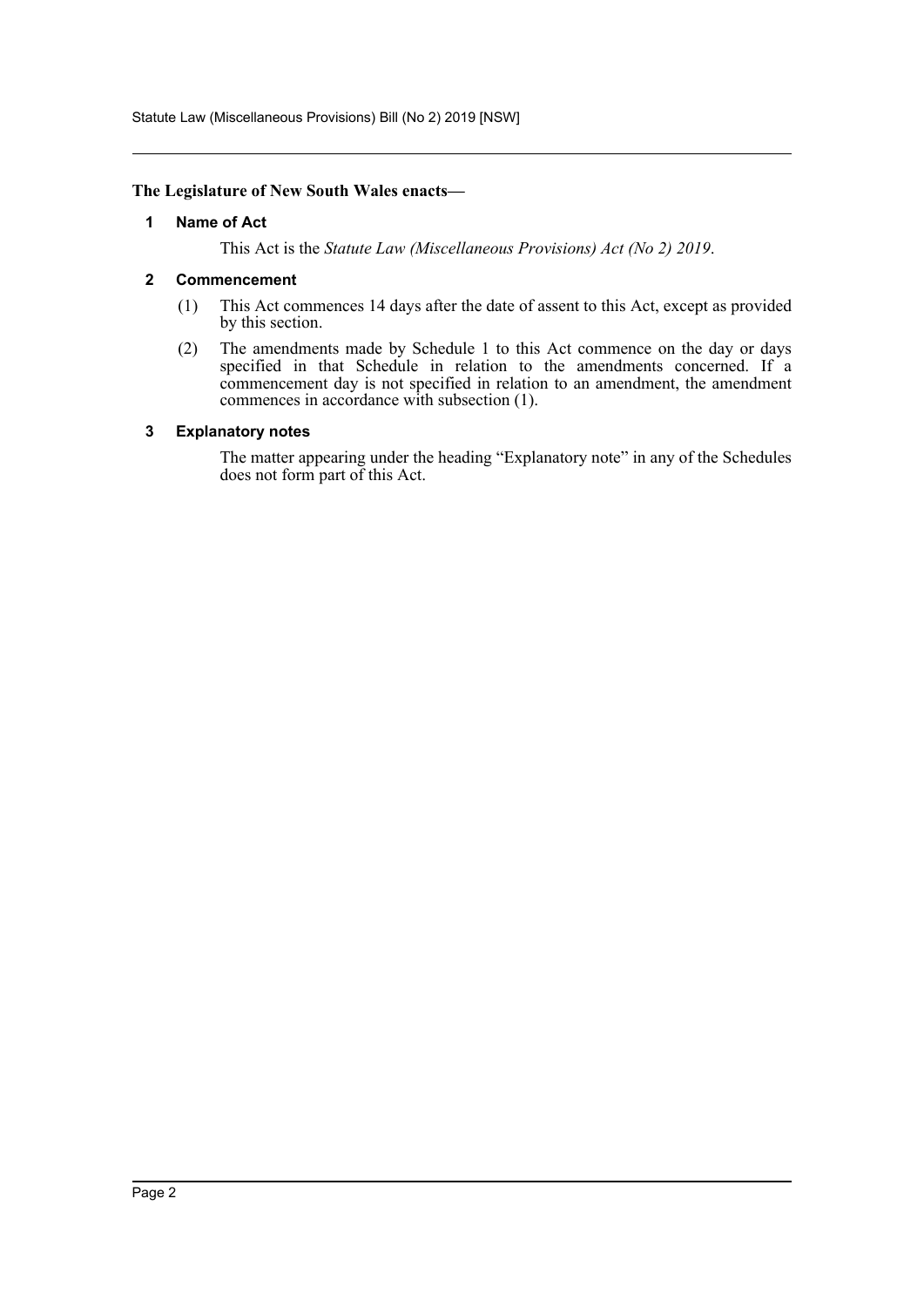# <span id="page-3-0"></span>**Schedule 1 Minor amendments**

# **1.1 Betting and Racing Act 1998 No 114**

# **Section 34 Delegation**

Insert at the end of the section—

- (2) The Secretary of the Department of Customer Service may delegate the exercise of any function of the Secretary under this Act (other than this power of delegation) to—
	- (a) any person employed in the Public Service, or
	- (b) any person, or any class of persons, authorised for the purposes of this subsection by the regulations.

### **Explanatory note**

The proposed amendment enables the Secretary of the Department of Customer Service to delegate to a person employed in the Public Service or authorised by the regulations the Secretary's functions under the *Betting and Racing Act 1998* relating to bookmakers' returns, the appointment of inspectors, and related investigation and enforcement powers.

# **1.2 Births, Deaths and Marriages Registration Act 1995 No 62**

# **[1] Section 4(1)**

Omit the definition of *doctor*.

# **[2] Sections 12(3)(a) and (b) and 39(1)(b)**

Omit "doctor's" wherever occurring. Insert instead "registered medical practitioner's".

# **[3] Sections 12(3)(b), (4) and (5), 38(1)(a) and 39**

Omit "doctor" wherever occurring. Insert instead "registered medical practitioner".

# **[4] Section 32C Application must be accompanied by declarations by doctors**

Omit section 32C(a). Insert instead—

(a) 2 statutory declarations verifying that the person the subject of the application has undergone a sex affirmation procedure, and

# **[5] Section 32C(2)**

Insert at the end of section 32C—

- (2) A statutory declaration required under subsection  $(1)(a)$  must be by—
	- (a) a registered medical practitioner, or
	- (b) a person authorised to practise medicine by a law of a jurisdiction outside Australia.

### **[6] Section 32DB Documents to accompany application to register change of sex**

Omit section 32DB(a). Insert instead—

(a) 2 statutory declarations verifying that the person the subject of the application has undergone a sex affirmation procedure, and

# **[7] Section 32DB(2)**

Insert at the end of section 32DB—

(2) A statutory declaration required under subsection  $(1)(a)$  must be by—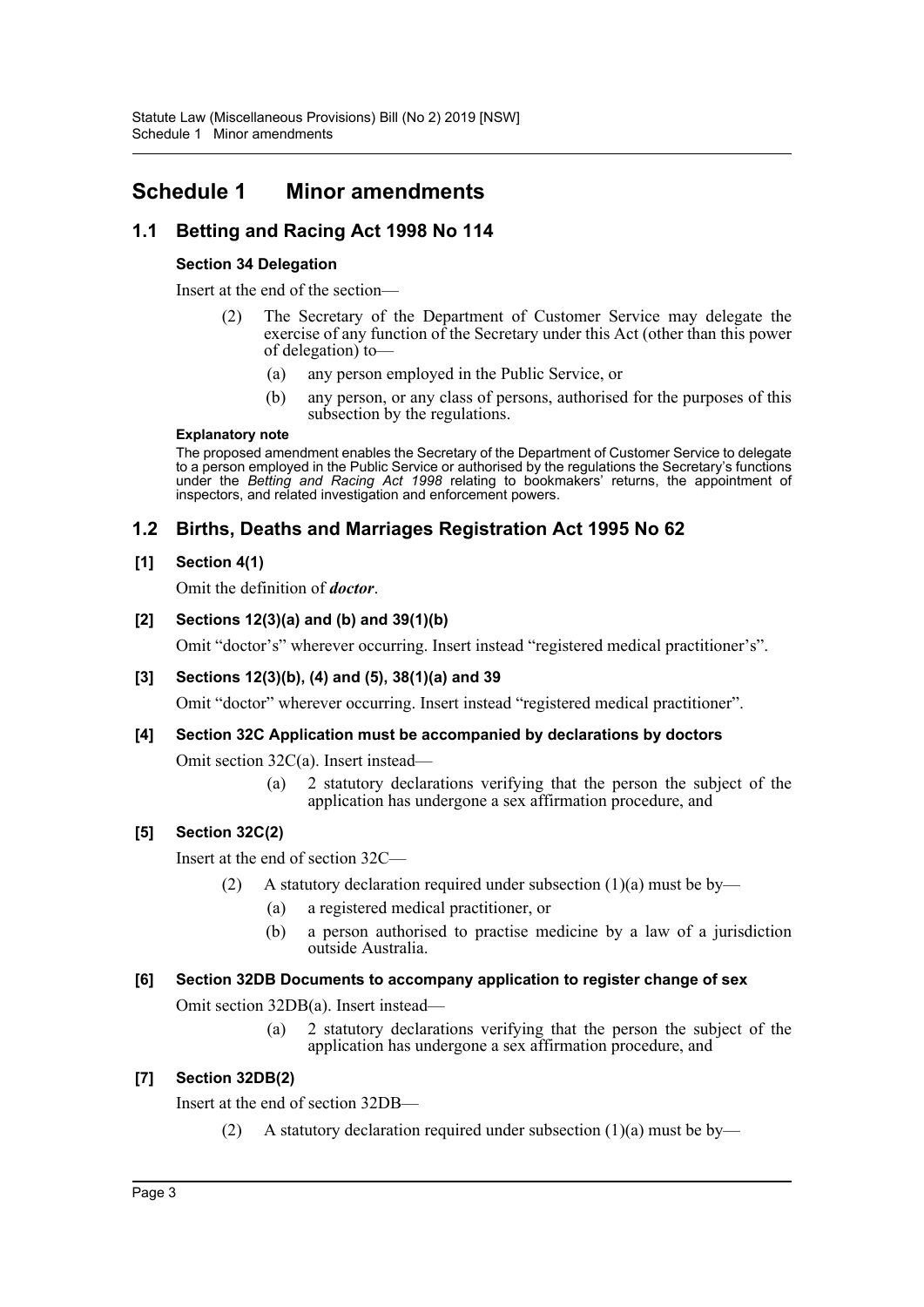- (a) a registered medical practitioner, or
- (b) a person authorised to practise medicine by a law of a jurisdiction outside Australia.

The *Births, Deaths and Marriages Registration Act 1995* defines a doctor to be "a registered medical practitioner". Item [1] of the proposed amendments omits this redundant definition. Items [2] and [3] replace references in that Act to "doctor" with "registered medical practitioner".

Items [4]–[7] permit overseas qualified doctors to provide the Registrar of Births, Deaths and Marriages statutory declarations verifying that a person applying for the registration of the person's change of sex has undergone a sex affirmation procedure. Currently, statutory declarations may only be provided by Australian registered medical practitioners.

# **1.3 Births, Deaths and Marriages Registration Regulation 2017**

#### **[1] Clause 10 Application to alter Register to record change of sex**

Omit "section 32C(b)". Insert instead "section 32C(1)(b)".

### **[2] Clause 10(a)**

Omit the paragraph. Insert instead—

(a) a signed statement by each registered medical practitioner or authorised person who makes a statutory declaration under section 32C(1)(a) of the Act declaring that the registered medical practitioner or authorised person sighted proof of the identity of the person the subject of the application when making the statutory declaration,

#### **[3] Clause 11 Application to register change of sex**

Omit "section 32DB(b)". Insert instead "section 32DB(1)(b)".

#### **[4] Clause 11(a)**

Omit the paragraph. Insert instead—

(a) a signed statement by each registered medical practitioner or authorised person who makes a statutory declaration under section 32DB(1)(a) of the Act declaring that the registered medical practitioner or authorised person sighted proof of the identity of the person the subject of the application when making the statutory declaration,

#### **Explanatory note**

The proposed amendments are consequential on proposed amendments to the *Births, Deaths and Marriages Registration Act 1995* made in Schedule 1.2.

# **1.4 Children and Young Persons (Care and Protection) Act 1998 No 157**

#### **[1] Section 168 Access to personal information**

Insert after section 168(3)—

(4) This section extends to any person who was under the parental responsibility of the Minister or the Secretary, however expressed, under the repealed *Children (Care and Protection) Act 1987*, the repealed *Child Welfare Act 1939* or any other repealed Act.

**Note.** Under the repealed Acts, a person under the parental responsibility of the Minister or the Secretary may have been referred to as a ward of the State, a person under guardianship of the Minister or the Secretary or a person in foster care.

#### **[2] Section 169 Entitlement to certain documents**

Insert at the end of the section—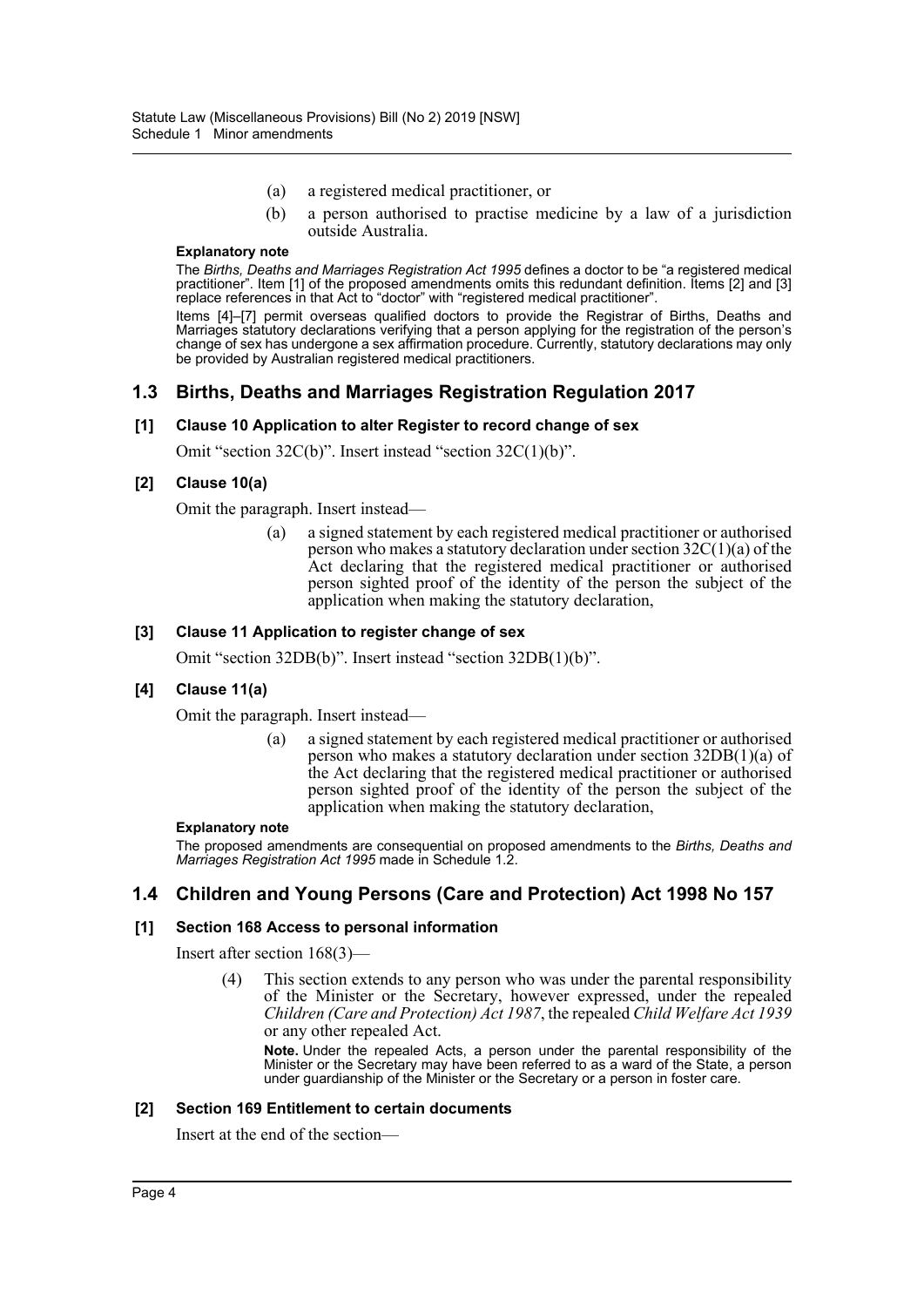(2) This section extends to any person who was under the parental responsibility of the Minister or the Secretary, however expressed, under the repealed *Children (Care and Protection) Act 1987*, the repealed *Child Welfare Act 1939* or any other repealed Act.

**Note.** Under the repealed Acts, a person under the parental responsibility of the Minister or the Secretary may have been referred to as a ward of the State, a person under guardianship of the Minister or the Secretary or a person in foster care.

#### **Commencement**

The amendments to the *Children and Young Persons (Care and Protection) Act 1998* commence on the date of assent to this Act.

#### **Explanatory note**

The proposed amendments make it clear that any person who has left statutory out-of-home care, regardless of the term used to describe that care or when the person left out-of-home care, is entitled to access and possess personal information held by a designated agency, the person's authorised carer or the Secretary of the Department of Communities and Justice.

# **1.5 Co-operatives (Adoption of National Law) Act 2012 No 29**

### **Section 18 Local regulations**

Insert at the end of section  $18(2)(c)$ —

, and

(d) the fees to be paid in respect of matters arising under this Act, the *Co-operatives National Law (NSW)* or the *Co-operatives National Regulations (NSW)*.

#### **Explanatory note**

The proposed amendment allows the making of regulations under the *Co-operatives (Adoption of National Law) Act 2012* in relation to the fees payable in respect of matters arising under that Act, the *Co-operatives National Law (NSW)* and the *Co-operatives National Regulations (NSW)*.

# **1.6 Fair Trading Legislation Amendment (Reform) Act 2018 No 65**

### **Schedule 8 Amendments relating to approval of forms**

Omit "Secretary" from Schedule 8.4[2]. Insert instead "Authority".

#### **Explanatory note**

The proposed amendment transfers to the State Insurance Regulatory Authority the function of approving the form of certificates of insurance and evidence of cover by alternative indemnity products under the *Home Building Act 1989* (which is currently conferred on the Commissioner for Fair Trading).

# **1.7 Gaming and Liquor Administration Act 2007 No 91**

### **Section 42 Service of documents on Authority**

Omit section 42(1). Insert instead—

- (1) A document may be served on the Authority by any of the following methods—
	- (a) by sending it by post to an office of the Authority,
	- (b) by leaving it at the office with a person authorised in writing by the Authority to accept service of documents on behalf of the Authority,
	- (c) by sending it by means of electronic communication addressed to the Authority at the Authority's address for service of electronic communications.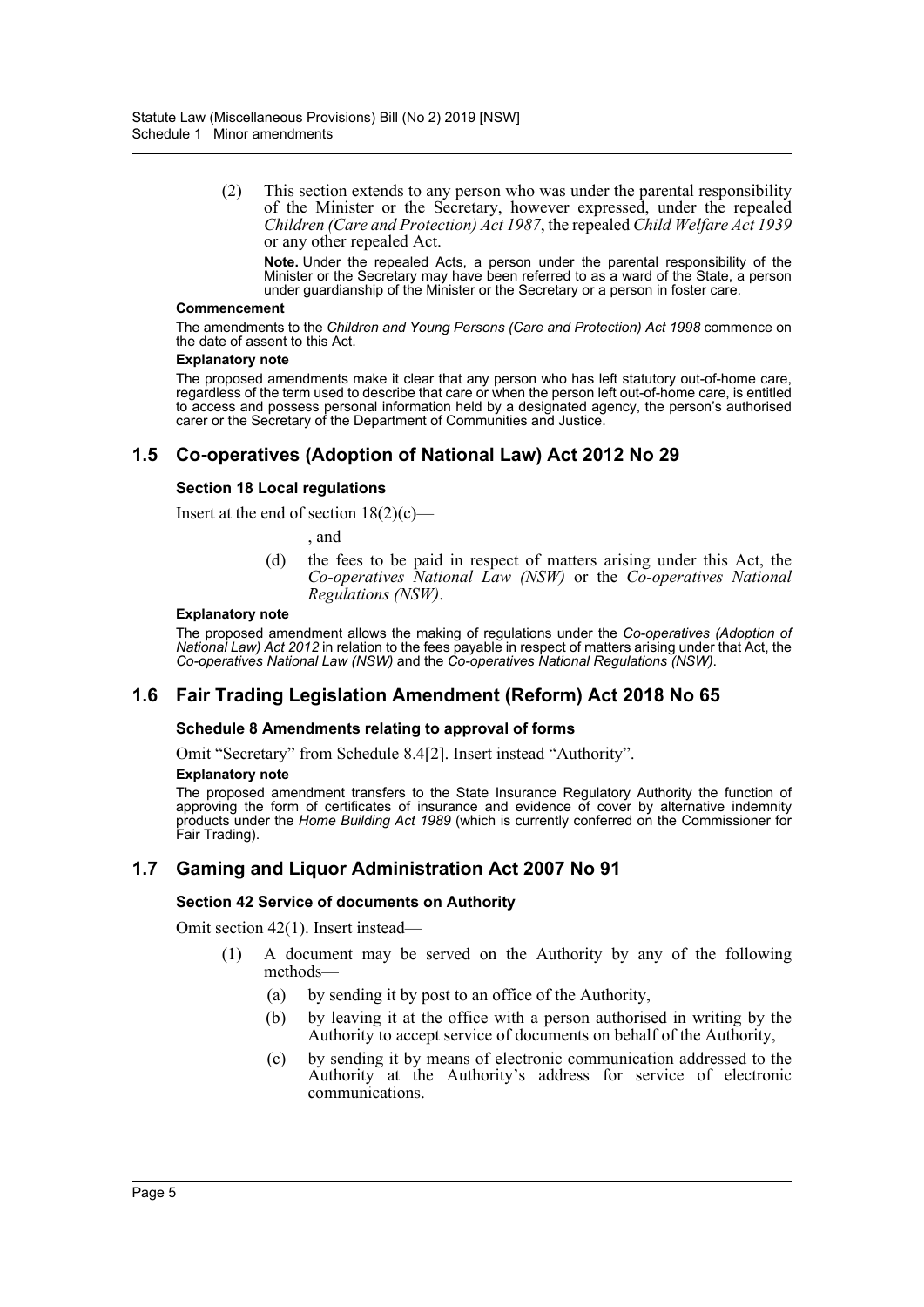The proposed amendment enables the service of documents on the Independent Liquor and Gaming Authority to be effected by electronic communication.

# **1.8 Gaming Machines Act 2001 No 127**

### **Section 64 Declaration of approved gaming machines**

Omit section 64(8). Insert instead—

- (8) If the Authority revokes the declaration of a device as an approved gaming machine, the revocation does not take effect until the hotelier, club or holder of the dealer's licence who is in possession of the device has been given or served written notice of the revocation—
	- (a) by post, or
	- (b) by email to an email address specified by the hotelier, club or holder of the dealer's licence for the service of the notice.

#### **Explanatory note**

The proposed amendment enables the service of written notices of revocation of the declaration of a device as an approved gaming machine on the hotelier, club or holder of the dealer's licence who is in possession of the device to be effected by email.

# **1.9 Hairdressers Act 2003 No 62**

#### **Section 7 Information and documents may be required**

Omit section 7(3). Insert instead—

(3) In this section—

*authorised officer* means an investigator appointed under section 18 of the *Fair Trading Act 1987* or an officer of a Government Department who is authorised by the Minister for the purposes of this section.

#### **Explanatory note**

The proposed amendment amends the definition of *authorised officer* to include an investigator appointed under the *Fair Trading Act 1987*, to enable an investigator to require, by notice, an individual to give information or documents under the *Hairdressers Act 2003*.

# **1.10 Housing Act 2001 No 52**

### **[1] Section 63 Housing Account**

Omit "the Department or" wherever occurring in section 63(2)(a) and (d).

### **[2] Section 63(3)**

Omit "the Department and the Corporation to exercise their functions".

Insert instead "the Corporation to exercise its functions".

### **[3] Section 63(4)**

Omit "the Department". Instead instead "the Corporation".

#### **Explanatory note**

The proposed amendments to the *Housing Act 2001* ensure that only amounts advanced by the Treasurer or appropriated for the purposes of the New South Wales Land and Housing Corporation are required to be directed to the Housing Account (and not all amounts so advanced or appropriated for the purposes of the Department of Communities and Justice). This reflects the current administrative and financial arrangements relating to the Housing Account held in the Special Deposits Account.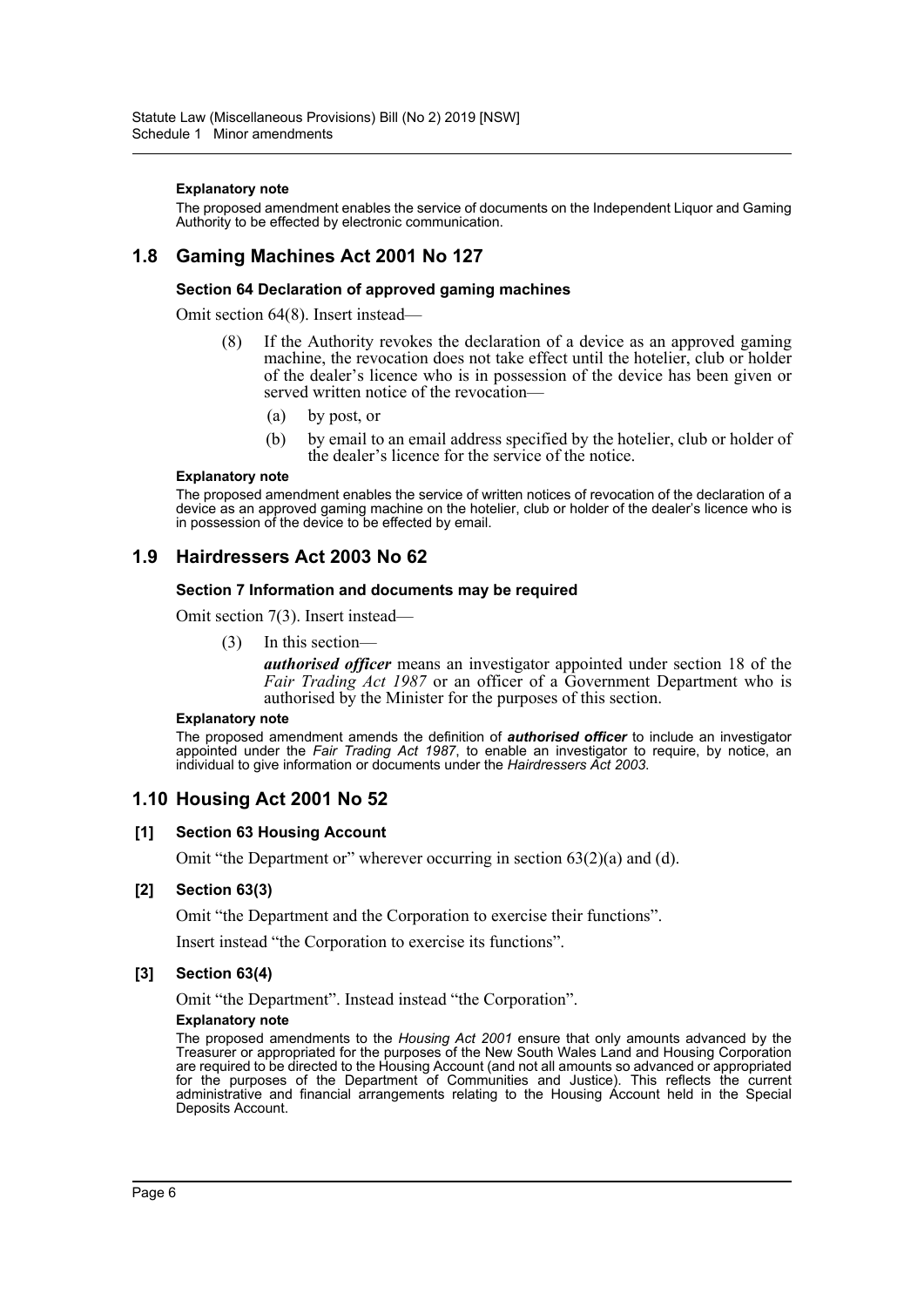# **1.11 Independent Commission Against Corruption Act 1988 No 35**

### **Section 52 Legal and financial assistance for witness**

Omit "Director-General of the Attorney General's Department" from section 52(5).

Insert instead "Secretary, a Deputy Secretary or the General Counsel of the Department of Communities and Justice".

#### **Explanatory note**

The proposed amendment allows the Attorney General to delegate functions relating to the approval of an application by a witness for financial or legal assistance under section 52 of the *Independent Commission Against Corruption Act 1988* to the Secretary, a Deputy Secretary or the General Counsel of the Department of Communities and Justice. Currently, the functions may only be delegated to the Secretary.

# **1.12 Independent Pricing and Regulatory Tribunal Act 1992 No 39**

#### **[1] Section 13 Investigations and reports by Tribunal—general**

Omit "newspaper circulating in the State" from section 13(2).

Insert instead "manner that the Tribunal is satisfied is likely to bring the notice to the attention of members of the public generally".

#### **[2] Section 19 Reports to be made public**

Omit section 19(4).

#### **[3] Section 21 Hearings in investigations**

Omit "by advertisement published in a newspaper circulating in the State" from section 21(3).

Insert instead "in a manner that the Tribunal is satisfied is likely to bring the notice to the attention of members of the public generally".

#### **Explanatory note**

Items [1] and [3] of the proposed amendments replace the existing requirement for the Independent Pricing and Regulatory Tribunal (the *Tribunal*) to give notice in a newspaper of certain investigations and associated hearings with the requirement to publish those notices in a manner that the Tribunal is satisfied is likely to bring those notices to the attention of members of the public generally.The amendments reflect recent reforms of notification requirements across the statute book.

Item [2] removes the requirement for copies of certain reports to be made available for sale at the principal office of the Government Information Service (which is no longer operational). The Tribunal's reports are available free of charge on its website.

# **1.13 Law Enforcement Conduct Commission Act 2016 No 61**

### **Section 77 Legal and financial assistance for witness**

Insert ", a Deputy Secretary or the General Counsel" after "the Secretary" in section 77(5). **Explanatory note**

The proposed amendment allows the Attorney General to delegate functions relating to the approval of an application by a witness for financial or legal assistance under section 77 of the *Law Enforcement Conduct Commission Act 2016* to the Secretary, a Deputy Secretary or the General Counsel of the Department of Communities and Justice. Currently, the functions may only be delegated to the Secretary.

# **1.14 Ombudsman Act 1974 No 68**

### **[1] Section 6 Office of Ombudsman**

Omit section 6(3)(a) and (b). Insert instead—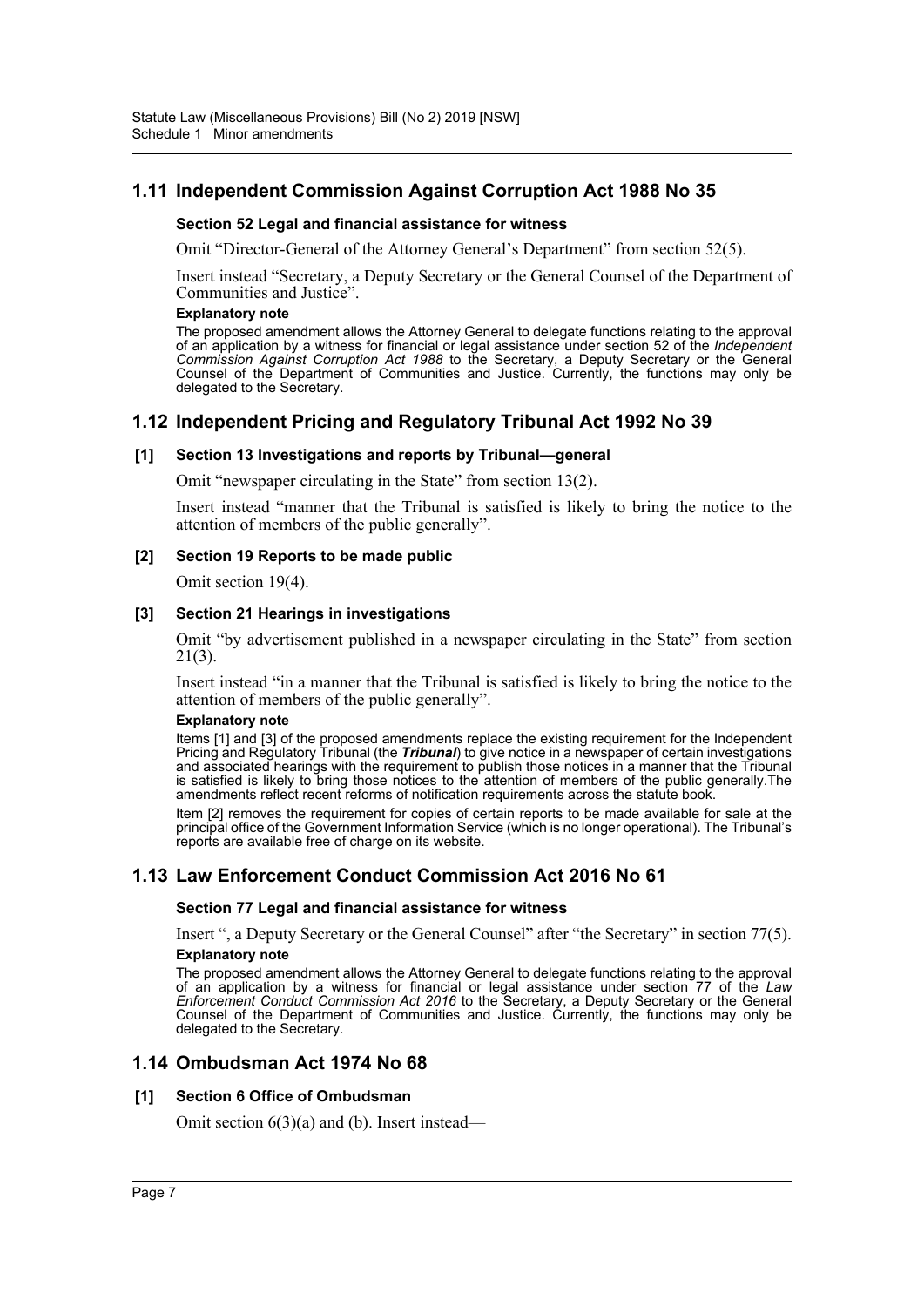- (a) is a member of the Legislative Council or the Legislative Assembly, or
- (b) is a member of a House of Parliament of another State or of the Commonwealth.

### **[2] Section 6(4)(a)**

Omit the paragraph.

### **[3] Section 35 Ombudsman, officer or expert as witness**

Omit "21A" from section 35(2)(a). Insert instead "19A, 19B, 19C, 21C".

#### **[4] Schedule 2 Savings and transitional provisions**

Insert after clause 6—

### **7 Statute Law (Miscellaneous Provisions) Act (No 2) 2019**

Section 6, as amended by the *Statute Law (Miscellaneous Provisions) Act (No 2) 2019*, extends to the person who held office as Ombudsman immediately before the commencement of the amendment.

#### **Explanatory note**

Items [1] and [2] of the proposed amendments remove the requirement for the Ombudsman to be under 65 years of age. Item [4] extends those amendments to the existing Ombudsman.

Item [3] extends a provision that makes the Ombudsman competent and compellable to give evidence or produce documents in certain legal proceedings to include proceedings relating to the unauthorised publication of evidence or prejudicial disclosure of information during investigations by the Ombudsman. Generally, the Ombudsman is not competent or compellable. Item [3] also corrects a cross-reference.

# **1.15 Passenger Transport Act 2014 No 46**

#### **Schedule 4 Amendment of Acts**

Omit Schedule 4.12[22]. Insert instead—

### **[22] Schedule 1, clause 8**

Omit the clause.

#### **Commencement**

The amendment to the *Passenger Transport Act 2014* commences on the date of assent to this Act. **Explanatory note**

The proposed amendment is consequential on the proposed amendment to the *Transport Administration Act 1988* made in Schedule 1.25.

# **1.16 Public Lotteries Act 1996 No 86**

### **[1] Section 81 Delegation**

Insert at the end of the section—

- (2) The Secretary of the Department of Customer Service may delegate the exercise of any function of the Secretary under this Act (other than this power of delegation) to—
	- (a) any person employed in the Public Service, or
	- (b) any person, or any class of persons, authorised for the purposes of this subsection by the regulations.

### **[2] Section 82 Service of documents**

Insert at the end of section 82(1)(d)—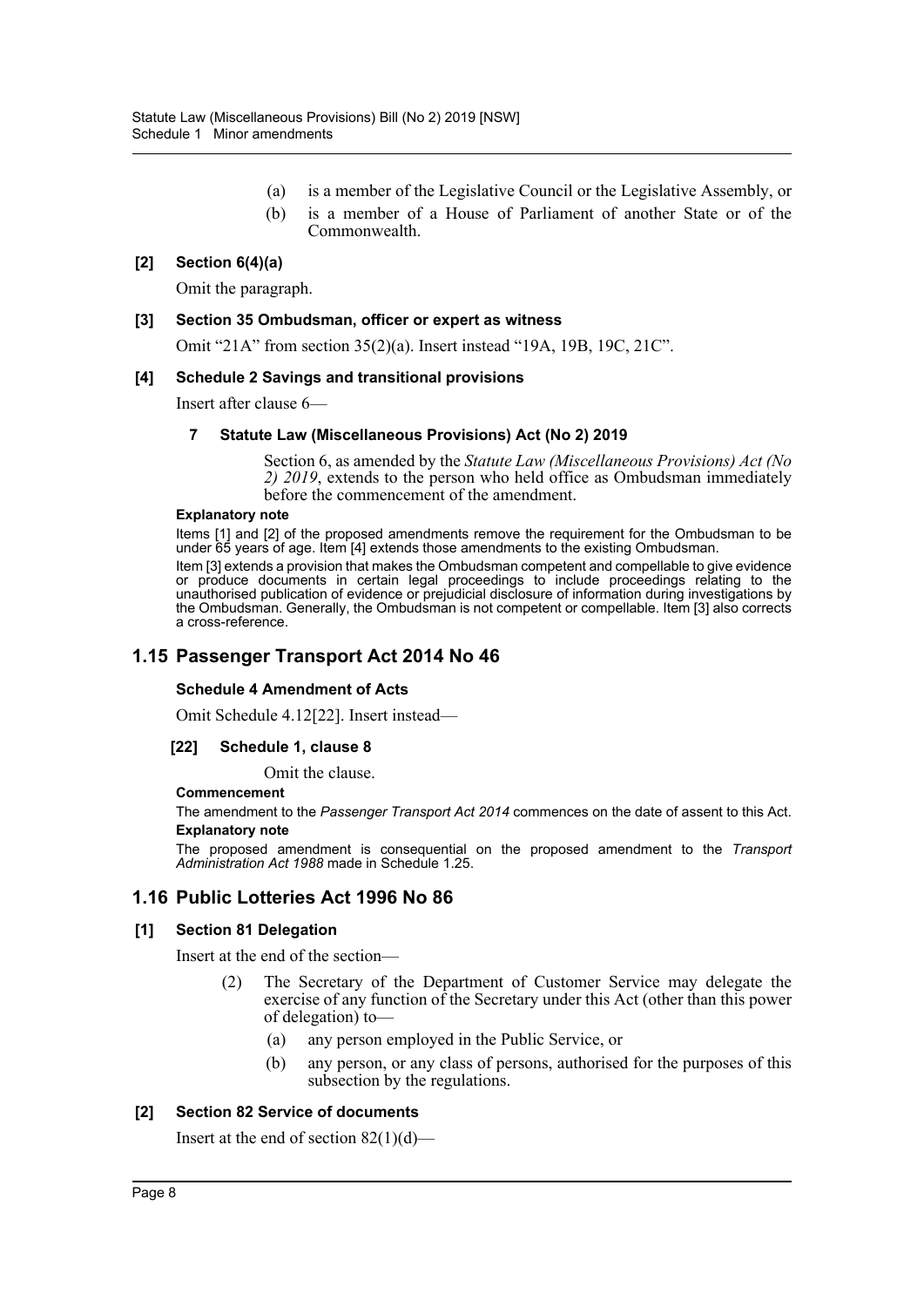, or

(e) by email to an email address specified by the person for the service of documents of that kind.

### **[3] Section 82(2)(c)**

Insert at the end of section  $82(2)(b)$ —

, or

(c) by email to an email address specified by the corporation for the service of documents of that kind.

#### **Explanatory note**

Item [1] of the proposed amendments enables the Secretary of the Department of Customer Service to delegate to a person employed in the Public Service or authorised by the regulations the Secretary's functions under the *Public Lotteries Act 1996* of appointing inspectors for the purposes of the Act and related investigation and enforcement powers.

Items [2] and [3] enable the service of documents on persons (including corporations) to be effected by email.

### **1.17 Public Works and Procurement Act 1912 No 45 (as amended by Public Works and Procurement Amendment (Enforcement) Act 2018)**

#### **Section 176F Compensation for contravention**

Omit ", expression of interest or request for tender" from paragraph (a) of the definition of *procurement process expenditure* in section 176F(5).

Insert instead "or expression of interest".

#### **Commencement**

The amendment to the *Public Works and Procurement Act 1912* commences or is taken to have commenced on the commencement of Schedule 1[6] to the *Public Works and Procurement Amendment (Enforcement) Act 2018*.

#### **Explanatory note**

The proposed amendment removes the reference to a "request for tender" from the definition of *procurement process expenditure* that is to be inserted by the *Public Works and Procurement Amendment (Enforcement) Act 2018* into the *Public Works and Procurement Act 1912* (being certain costs incurred by a participant in a procurement process carried out by a government agency). The reference is unnecessary because the costs of preparing a request for tender are incurred by the government agency carrying out the procurement process rather than participants in the procurement process.

# **1.18 Registered Clubs Act 1976 No 31**

### **[1] Section 35A Secretary may carry out inquiries and investigations**

Omit section 35A(1). Insert instead—

- (1) The Secretary may carry out such investigations and inquiries as the Secretary considers necessary in connection with—
	- (a) a complaint or proposed complaint under Part 6A in relation to the secretary, or a member of the governing body, of a registered club, or
	- (b) compliance with the provisions of Part 4A (including the provisions of the Registered Clubs Accountability Code) by a registered club or member of the governing body or employee of a registered club.

### **[2] Section 71 Service of notices**

Omit section 71(1). Insert instead—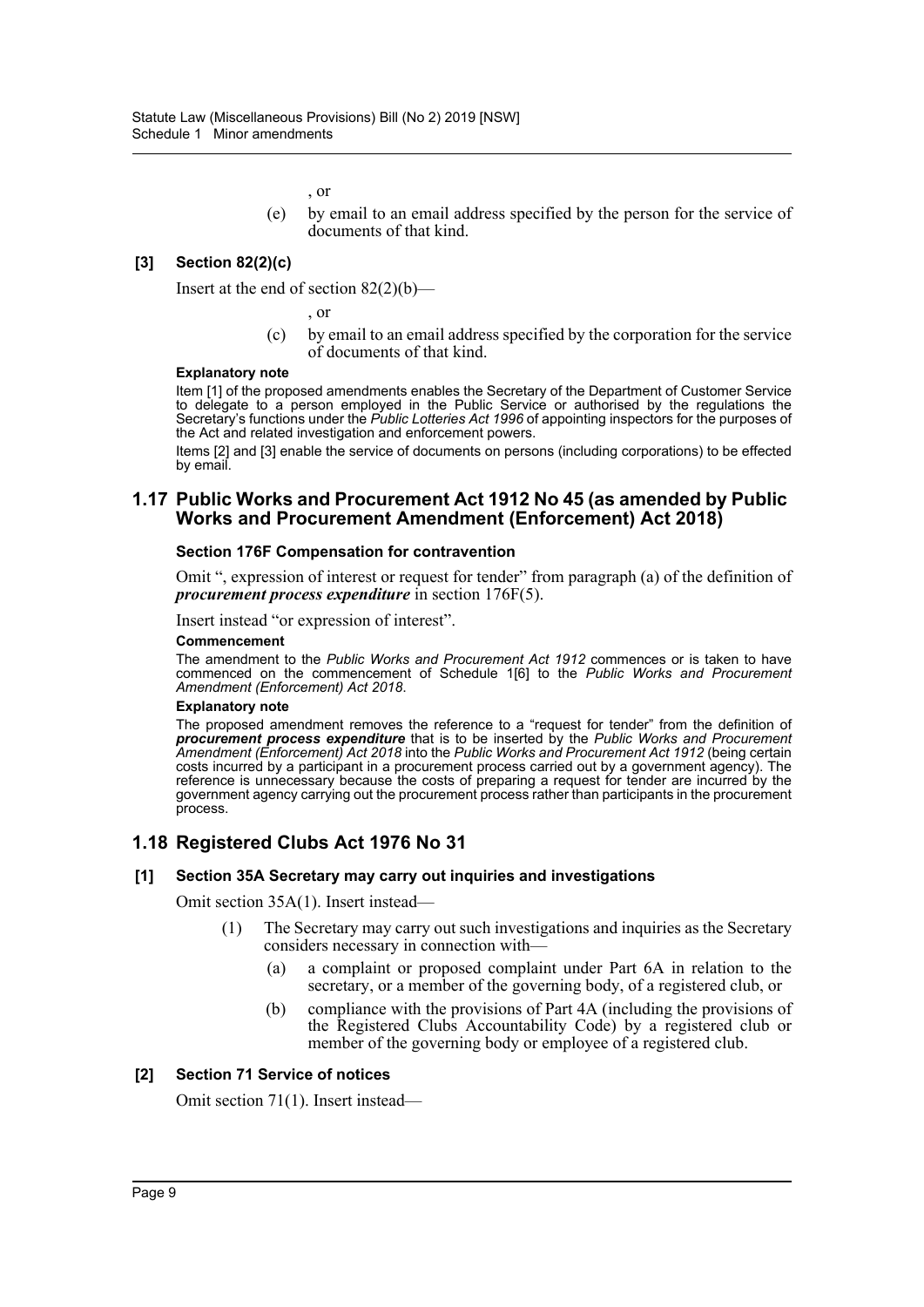- (1) Any notice or other instrument to be served on a registered club under this Act may be served by any of the following methods—
	- (a) by leaving it with the secretary of the club, a member of the governing body or of a committee of the club or a person who is apparently an employee of the club at the premises of the club,
	- (b) by affixing it to a conspicuous part of the premises of the club,
	- (c) by email to an email address specified by the registered club for the service of notices or other instruments of that kind.

Item [1] of the proposed amendments makes it clear that the Secretary of the Department of Customer Service may continue to carry on investigations and inquiries in connection with a complaint or proposed complaint in relation to the secretary, or a member of the governing body, of a registered club after the Secretary has ascertained that a complaint should be made to the Independent Liquor and Gaming Authority under Part 6A of the *Registered Clubs Act 1976*.

Item [2] enables the service of notices on registered clubs to be effected electronically.

# **1.19 Residential Tenancies Amendment (Review) Act 2018 No 58**

### **[1] Schedule 1 Amendment of Residential Tenancies Act 2010 No 42**

Insert "(if any)" after "regulations" in paragraph (a) of the proposed definition of *separately metered* in Schedule 1[1].

### **[2] Schedule 1[18]**

Insert "(if any)" after "fee" wherever occurring in proposed sections 65B(2)(d) and 65C(2)(d).

#### **Explanatory note**

Item [1] of the proposed amendments makes it clear that the regulations need not prescribe any Australian Standard dealing with electrical, gas, oil or water metering equipment for the purposes of the definition of *separately metered* proposed to be inserted into the *Residential Tenancies Act 2010* (the *principal Act*) by the *Residential Tenancies Amendment (Review) Act 2018* (the *amending Act*).

Item [2] makes it clear that the regulations need not prescribe an application fee for an application to the Commissioner for Fair Trading to investigate alleged damage to premises by a tenant or an alleged breach by a landlord of the landlord's obligation to provide and maintain premises in a reasonable state of repair under sections 65B and 65C proposed to be inserted into the principal Act by the amending Act.

# **1.20 Road Transport Act 2013 No 18**

### **[1] Section 82 Definitions**

Omit the definition of *former written-off light vehicle*. Insert in alphabetical order *inspected written-off light vehicle* has the meaning given by section 83(1).

### **[2] Section 83 NSW written-off light vehicles register**

Omit "*former written-off light vehicles*" from section 83(1)(b).

Insert instead "*inspected written-off light vehicles*".

### **[3] Section 104A Definitions**

Omit the definition of *former written-off heavy vehicle*. Insert in alphabetical order—

*inspected written-off heavy vehicle* has the meaning given by section  $10\bar{4}B(1)$ .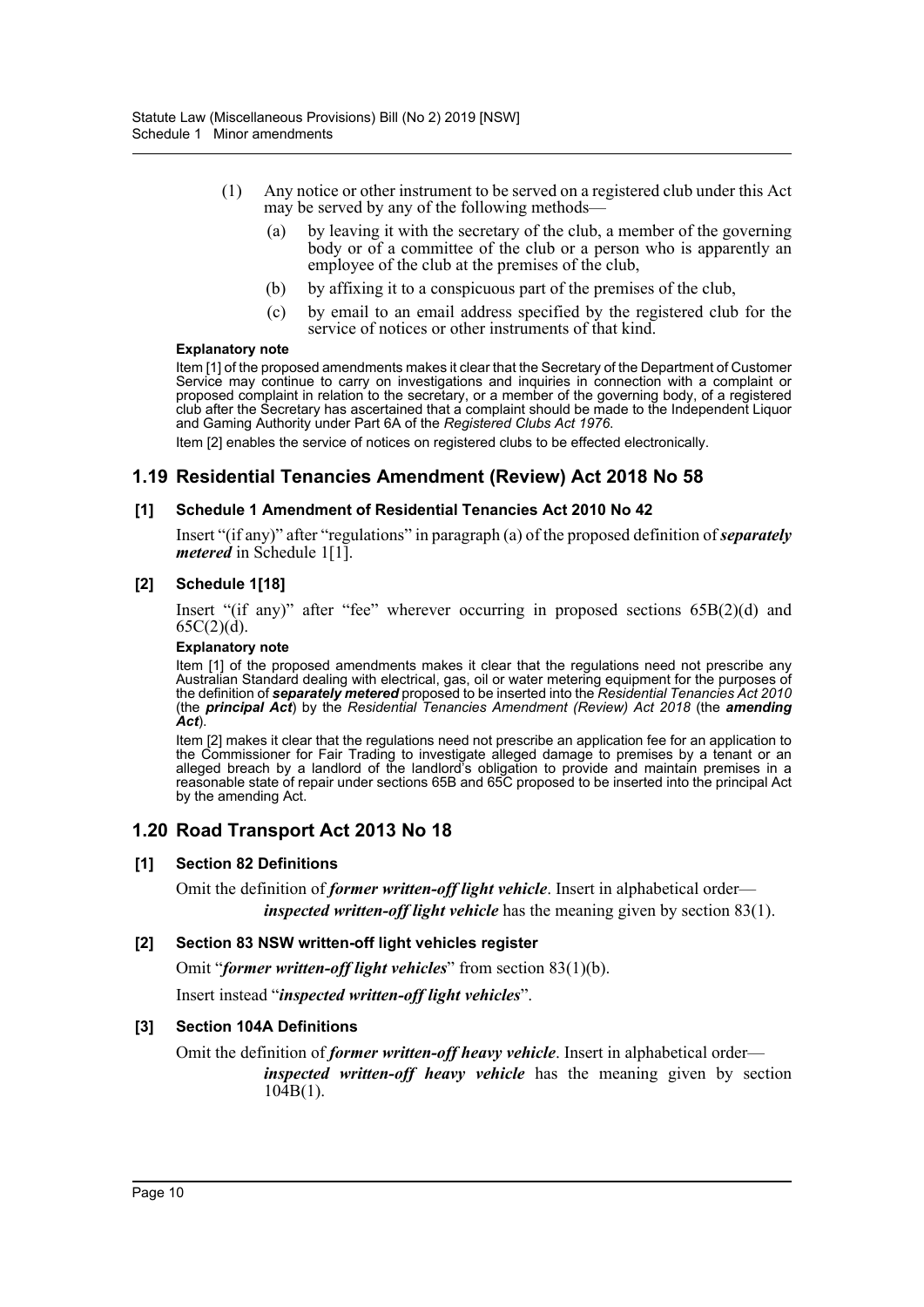### **[4] Section 104B NSW written-off heavy vehicles register**

Omit "*former written-off heavy vehicles*" from section 104B(1)(c).

Insert instead "*inspected written-off heavy vehicles*".

#### **Explanatory note**

The proposed amendments replace references in the *Road Transport Act 2013* to "former" written-off light and heavy vehicles with "inspected" written-off light and heavy vehicles to make the language of that Act consistent with the language commonly used in the motor vehicle repair industry and in other jurisdictions.

# **1.21 Surveying and Spatial Information Act 2002 No 83**

#### **Section 3 Definitions**

Omit the definitions of *Australian Height Datum* and *Geocentric Datum of Australia* from section 3(1).

#### Insert instead, respectively—

*Australian Height Datum* means the datum surface prescribed by the regulations for the purposes of this definition.

*Geocentric Datum of Australia* means the datum surface prescribed by the regulations for the purposes of this definition.

#### **Commencement**

The amendment to the *Surveying and Spatial Information Act 2002* commences on 1 January 2020. **Explanatory note**

The proposed amendment enables the datum surfaces on which the definitions of *Australian Height Datum* and *Geocentric Datum of Australia* rely to be prescribed by the regulations to enable those definitions to be readily updated to maintain consistency with national standards as determined from time to time.

# **1.22 Surveying and Spatial Information Regulation 2017**

#### **Clauses 5A and 5B**

Insert after clause 5—

#### **5A Australian Height Datum**

For the purposes of the definition of *Australian Height Datum* in section 3(1) of the Act, the datum surface approximating mean sea level that was adopted by the National Mapping Council of Australia in May 1971 is prescribed.

#### **5B Geocentric Datum of Australia**

(1) For the purposes of the definition of *Geocentric Datum of Australia* in section 3(1) of the Act, the datum surface approximating the shape of the earth's surface defined by the reference frame designated under the *National Measurement (Recognized-Value Standard of Measurement of Position) Determination 2017* of the Commonwealth is prescribed.

**Note:** The reference frame designated in the *National Measurement (Recognized-Value Standard of Measurement of Position) Determination 2017* of the Commonwealth is Geocentric Datum of Australia 2020 (GDA2020) at the Reference Epoch of 2020.0.

(2) In this clause—

*Chief Metrologist* means the Chief Metrologist established under section 18A(1) of the *National Measurement Act 1960* of the Commonwealth.

*National Measurement (Recognized-Value Standard of Measurement of Position) Determination 2017* means the standard of measurement of that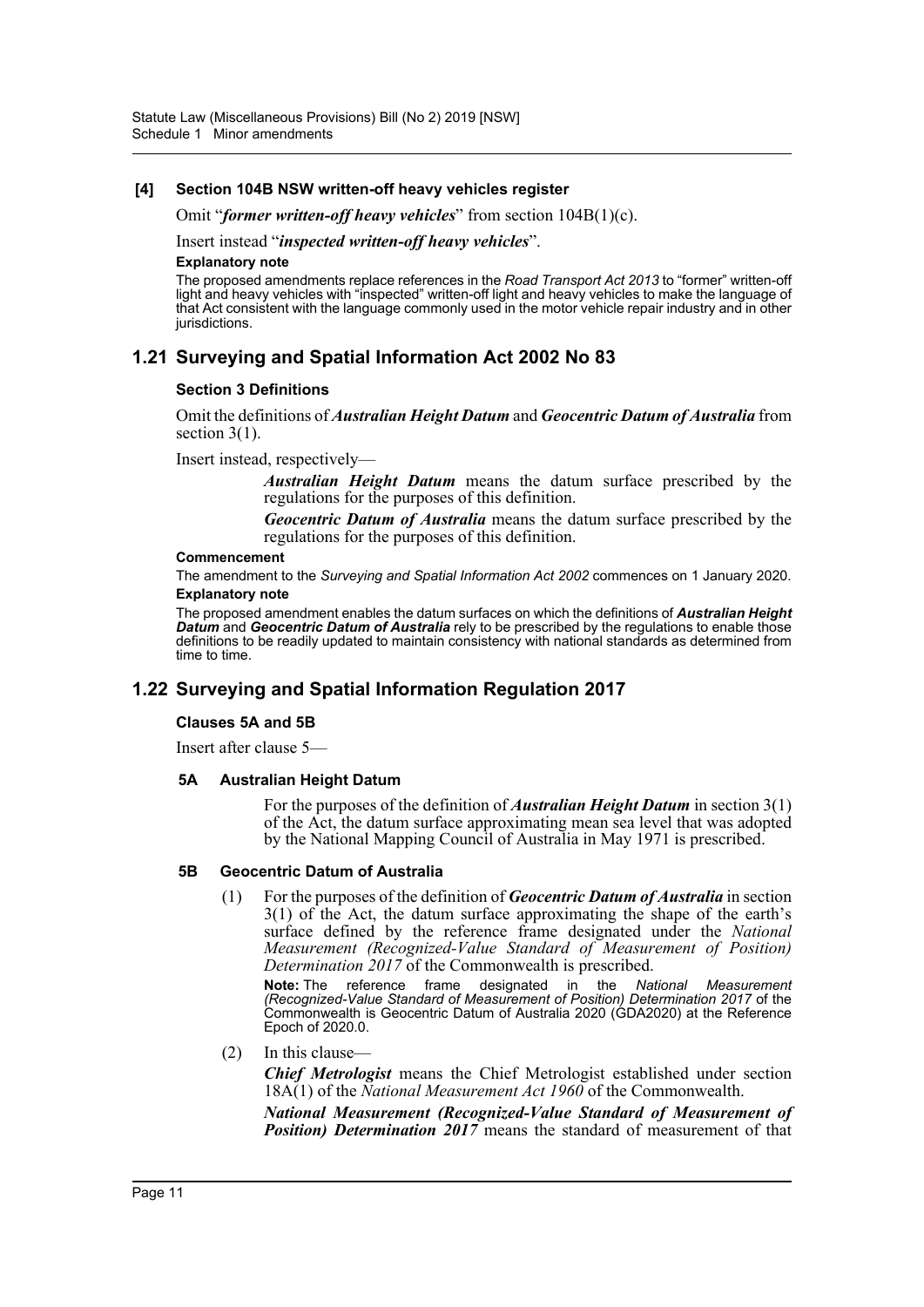name maintained by the Chief Metrologist under section 8(1) of the *National Measurement Act 1960* of the Commonwealth.

#### **Commencement**

The amendment to the *Surveying and Spatial Information Regulation 2017* commences on 1 January 2020.

#### **Explanatory note**

The proposed amendment is consequential on the proposed amendment to the *Surveying and Spatial Information Act 2002* made in Schedule 1.21, and prescribes the datum surfaces for the purposes of the definitions of *Australian Height Datum* and *Geocentric Datum of Australia* in that Act to ensure those definitions are consistent with current national standards.

# **1.23 Totalizator Act 1997 No 45**

#### **[1] Section 115 Delegation**

Insert at the end of the section—

- (2) The Secretary of the Department of Customer Service may delegate the exercise of any function of the Secretary under this Act (other than this power of delegation) to—
	- (a) any person employed in the Public Service, or
	- (b) any person, or any class of persons, authorised for the purposes of this subsection by the regulations.

#### **[2] Section 116 Service of documents**

Insert at the end of section  $116(1)(d)$ —

, or

(e) by email to an email address specified by the person for the service of documents of that kind.

# **[3] Section 116(2)(c)**

Insert at the end of section  $116(2)(b)$ —

, or

(c) by email to an email address specified by the corporation for the service of documents of that kind.

#### **Explanatory note**

Item [1] of the proposed amendments enables the Secretary of the Department of Customer Service to delegate to a person employed in the Public Service or authorised by the regulations the Secretary's functions under the *Totalizator Act 1997* to appoint inspectors for the purposes of the Act and related investigation and enforcement powers.

Items [2] and [3] enable the service of documents on persons (including corporations) to be effected by email.

# **1.24 Tow Truck Industry Act 1998 No 111**

### **[1] Section 17 Application for licence**

Insert at the end of section  $17(2)(g)$ —

and

### **[2] Section 17(2)(h)**

Omit the paragraph. Insert instead—

(h) be accompanied by the fee (if any) prescribed by the regulations.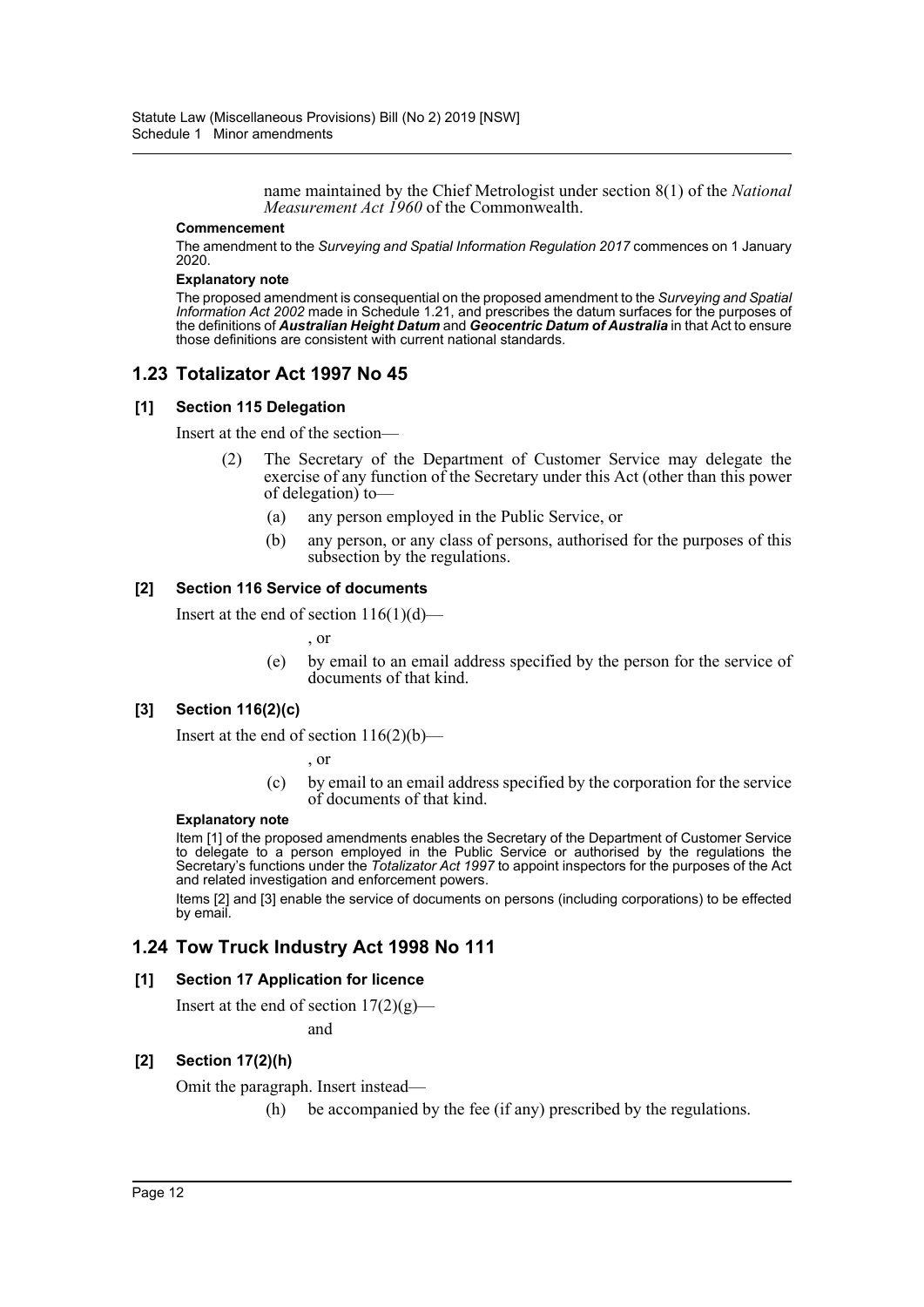### **[3] Section 21 Licence fees**

Omit the section.

### **[4] Section 25 Application for drivers certificate**

Omit section 25(2)(c). Insert instead—

(c) be accompanied by the fee (if any) prescribed by the regulations.

### **[5] Section 30 Drivers certificate fees**

Omit the section.

### **[6] Section 105 Regulations**

Insert after section  $105(2)(p)$ —

(q) fees for the granting of licences and drivers certificates.

**Commencement**

The amendments to the *Tow Truck Industry Act 1998* commence on 2 December 2019.

#### **Explanatory note**

Items [2]–[5] of the proposed amendments will enable the amount of fees payable for an application for a tow truck operators licence or a drivers certificate under the *Tow Truck Industry Act 1998* to be prescribed by the regulations rather than being determined by the Secretary of the Department of Customer Service and published in the NSW Government Gazette as currently occurs. Item [1] corrects a grammatical error.

# **1.25 Transport Administration Act 1988 No 109**

### **Schedule 1 Functions of Transport for NSW**

Insert after clause 7—

#### **7A Fare revenue from public passenger services**

If authorised by, or under arrangements or contracts made under, this Act, the *Passenger Transport Act 1990* or the *Passenger Transport Act 2014*, TfNSW may collect, manage and deal with any fare revenue received in respect of the provision of public passenger services by RailCorp, Sydney Trains, NSW Trains, the State Transit Authority, Sydney Metro, Sydney Ferries or any other operator of a public passenger service.

#### **Commencement**

The amendment to the *Transport Administration Act 1988* commences on the date of assent to this Act.

#### **Explanatory note**

The proposed amendment is consequential on the transition from the *Passenger Transport Act 1990* (the *1990 Act*) to the *Passenger Transport Act 2014* (the *2014 Act*). An amendment in item [22] of Schedule 4.12 to the 2014 Act (the *existing amendment*) replaced existing clause 8 of Schedule 1 to the *Transport Administration Act 1988* with an unrelated provision, which allows Transport for NSW to collect, manage and deal with any fare revenue from public passenger services authorised under an arrangement or contract under the 2014 Act and the *Transport Administration Act 1988*. The existing amendment has not commenced.

The proposed amendments (contained in this subschedule and Schedule 1.15) separate enactment of the existing amendment from the repeal of clause 8 of Schedule 1 to the *Transport Administration Act 1988* in order for the repeal of that provision and the enactment of the existing amendment to occur at separate times.

The proposed amendment further provides that TfNSW may also collect, manage and deal with any fare revenue from public passenger services authorised under an arrangement or contract under the1990 Act, as well as the 2014 Act and the *Transport Administration Act 1988*.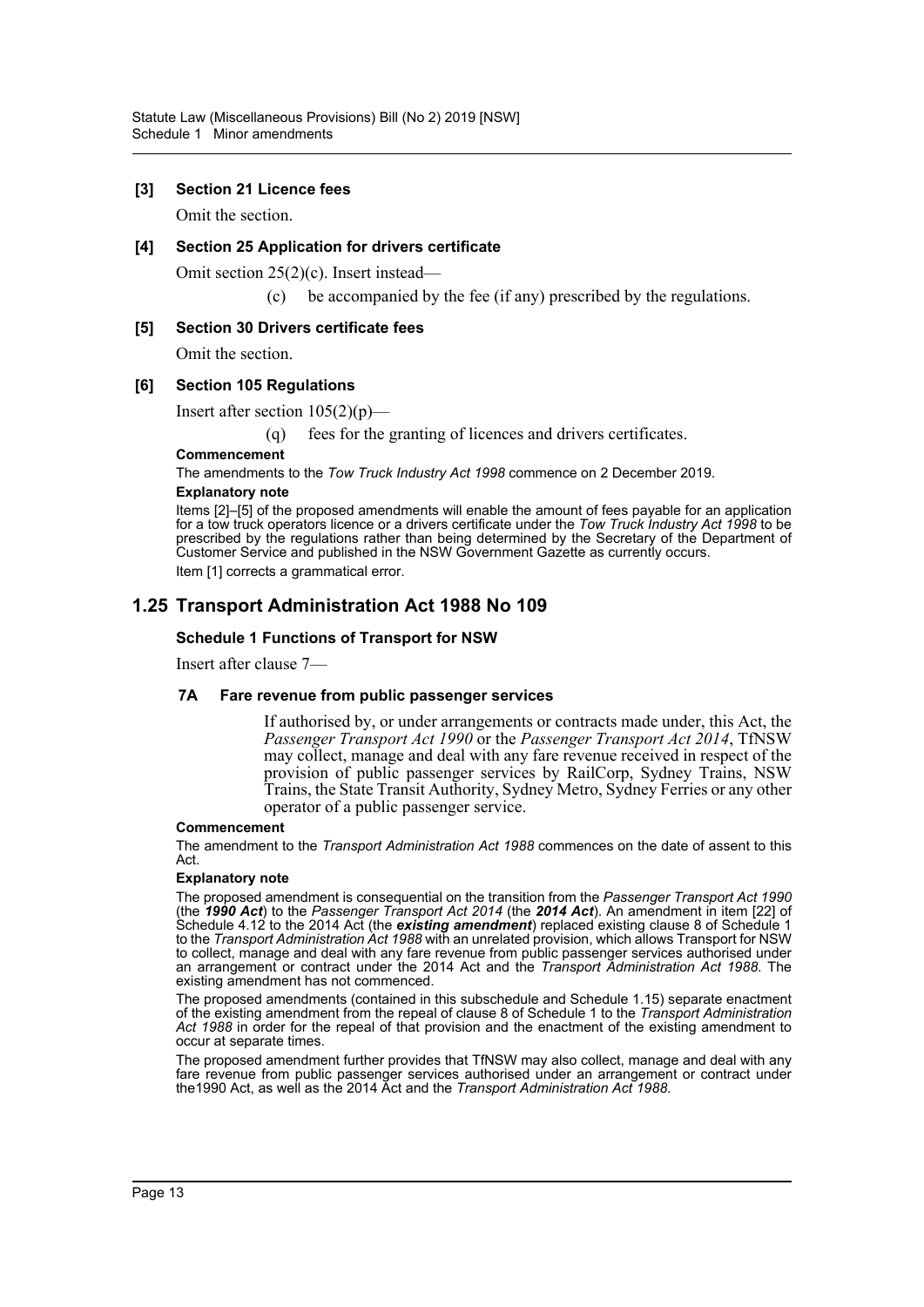# **1.26 Workers Compensation Act 1987 No 70**

### **[1] Schedule 6 Savings, transitional and other provisions**

Insert at the end of clause 3 of Part 19I—

- (2) This clause does not apply, and is taken never to have applied
	- in respect of the *Workers Compensation (Bush Fire, Emergency and Rescue Services) Act 1987*, to an amendment made by the 2015 amending Act to section 25 of the 1987 Act, or
	- (b) in respect of the *Workers' Compensation (Dust Diseases) Act 1942,* to an amendment made by the 2015 amending Act to section 26 of the 1987 Act, or
	- (c) to clause 5 of this Part in its application to either of those amendments.

### **[2] Schedule 6, Part 19I, clause 15(1A)**

Insert after clause 15(1)—

(1A) This clause does not apply, and is taken never to have applied, to the amendments made by the 2015 amending Act to sections 25 and 26 of the 1987 Act.

#### **Explanatory note**

Item [1] of the proposed amendments (together with the proposed amendment to the *Workers' Compensation (Dust Diseases) Act 1942* made in Schedule 1.27) increases, from \$9,000 to \$15,000, the amount of funeral expenses compensation payable under that Act in respect of the death of a worker resulting from a dust disease. The increase is in line with the increase in funeral expenses compensation payable under the *Workers Compensation Act 1987* (*the 1987 Act*) as a consequence of the enactment of the *Workers Compensation Amendment Act 2015* (*the 2015 amending Act*).The proposed amendment applies to deaths occurring on or after 5 August 2015 (the date of introduction into the Legislative Assembly of the Bill for the 2015 amending Act).

Items [1] and [2] also consolidate savings and transitional provisions relating to death benefits under the 1987 Act, currently included in the *Workers Compensation Regulation 2016*.

# **1.27 Workers' Compensation (Dust Diseases) Act 1942 No 14**

# **Section 8 Certificate of Medical Assessment Panel and rates of compensation**

Omit "section 27" from section 8(2A). Insert instead "section 26".

#### **Commencement**

The amendment to the *Workers' Compensation (Dust Diseases) Act 1942* is taken to have commenced on 5 August 2015.

#### **Explanatory note**

The proposed amendment (together with the proposed amendments to the *Workers Compensation Act 1987* made in Schedule 1.26) increases, from \$9,000 to \$15,000, the amount of funeral expenses compensation payable under the *Workers' Compensation (Dust Diseases) Act 1942*. The proposed amendment applies to deaths occurring on or after 5 August 2015 (the date of introduction into the Legislative Assembly of the Bill for the *Workers Compensation Amendment Act 2015*).

# **1.28 Workers Compensation Regulation 2016**

### **Schedule 8 Savings and transitional provisions**

Insert before clause 37—

#### **37AA Operation of amendments**

This Part ceases to have effect on the commencement of the amendments made to the 1987 Act by the *Statute Law (Miscellaneous Provisions) Act (No 2) 2019*.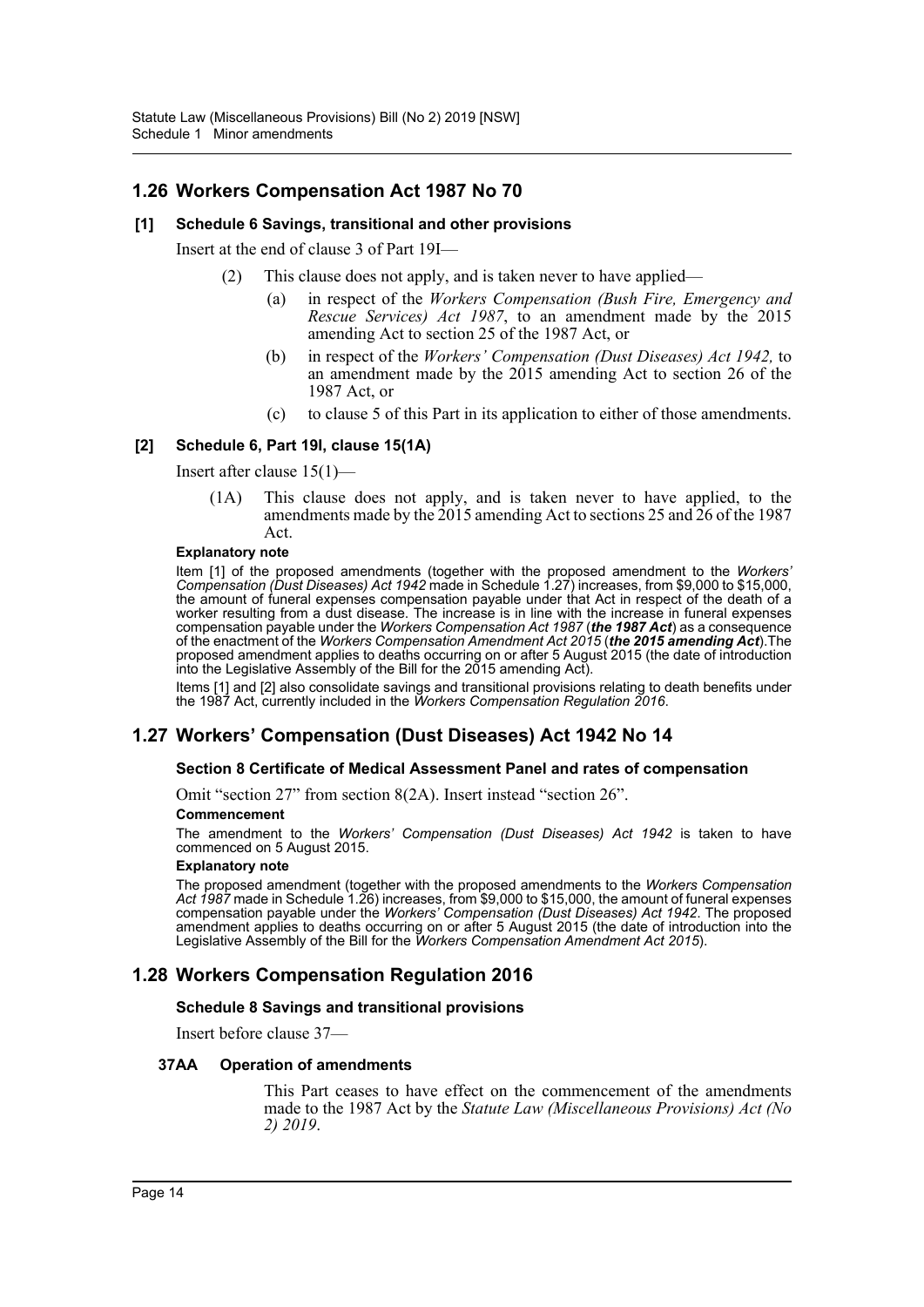The proposed amendment is consequent on the proposed amendments to the *Workers Compensation Act 1987* made in Schedule 1.26.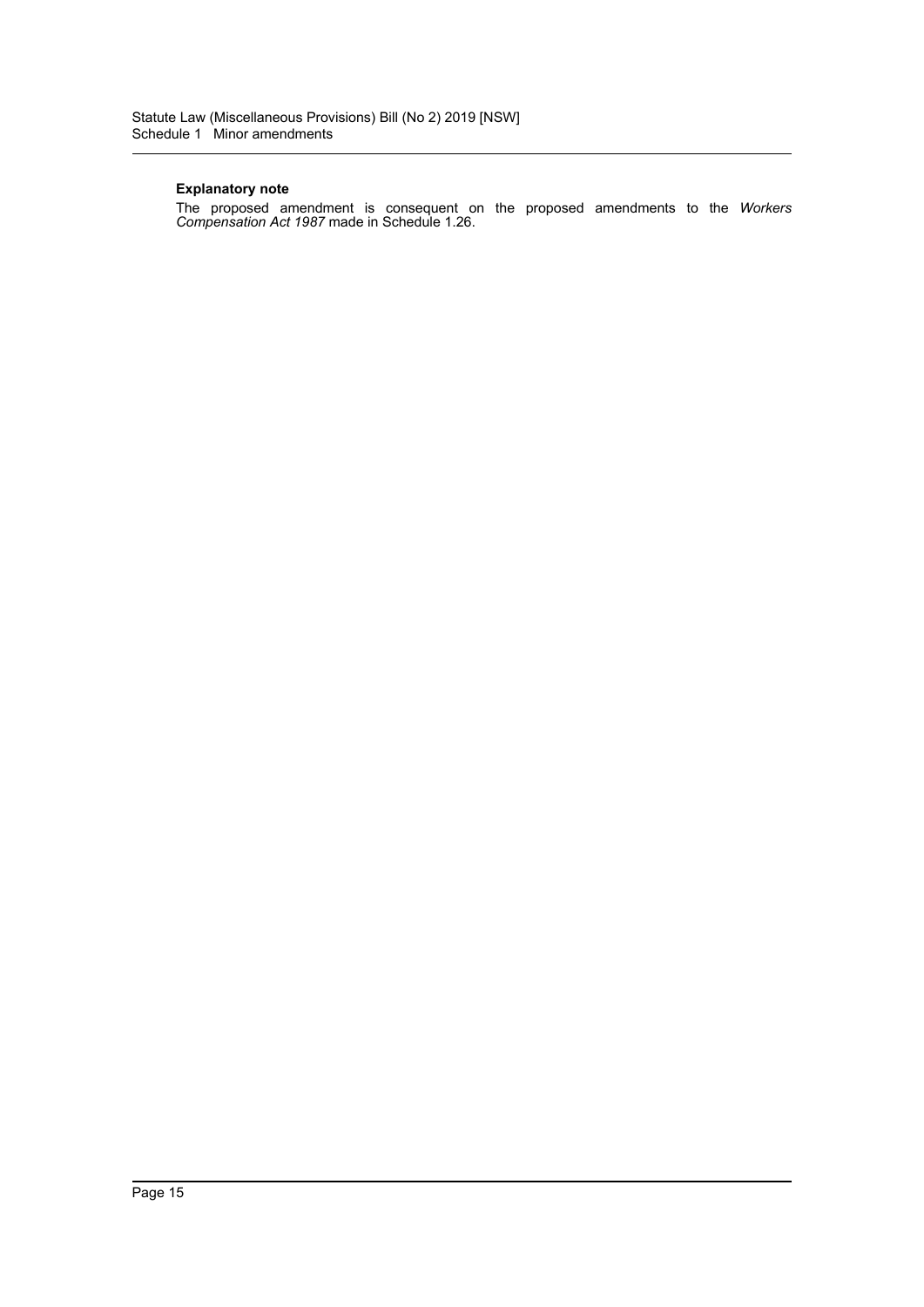# <span id="page-16-0"></span>**Schedule 2 Amendments by way of statute law revision miscellaneous amendments**

# **2.1 Aboriginal Languages Act 2017 No 51**

### **Section 13(3)**

Omit "Minster". Insert instead "Minister". **Explanatory note** The proposed amendment corrects a spelling error.

# **2.2 Associations Incorporation Act 2009 No 7**

### **Section 101(1)(d)**

Omit "registered office". Insert instead "official address". **Explanatory note** The proposed amendment updates terminology used in relation to an association's registered office.

# **2.3 Byron Local Environmental Plan 1988**

### **[1] Clause 10(2)**

Omit "*Strata Schemes (Freehold Development) Act 1973*". Insert instead "*Strata Schemes Development Act 2015*".

# **[2] Clause 17A(5)**

Omit "*Strata Schemes (Freehold Development) Act 1973* or the *Strata Schemes (Leasehold Development) Act 1986*".

Insert instead "*Strata Schemes Development Act 2015*".

# **[3] Clause 24(4)**

Omit "the the". Insert instead "the".

# **[4] Clause 49(1)(b)**

Omit the paragraph. Insert instead—

(b) Division 2 of Part 4 of the *Strata Schemes Development Act 2015*,

### **Explanatory note**

Items [1], [2] and [4] of the proposed amendments update references to Acts. Item [3] omits a duplicate word.

# **2.4 Companion Animals Act 1998 No 87**

### **Section 62A(1)**

Omit "authorised by the Departmental Chief Executive under section 75(7)(a1)" from paragraph (b) of the definition of *approved person*.

Insert instead "approved by the Departmental Chief Executive under section 83F(1)".

# **Explanatory note**

The proposed amendment corrects a cross-reference.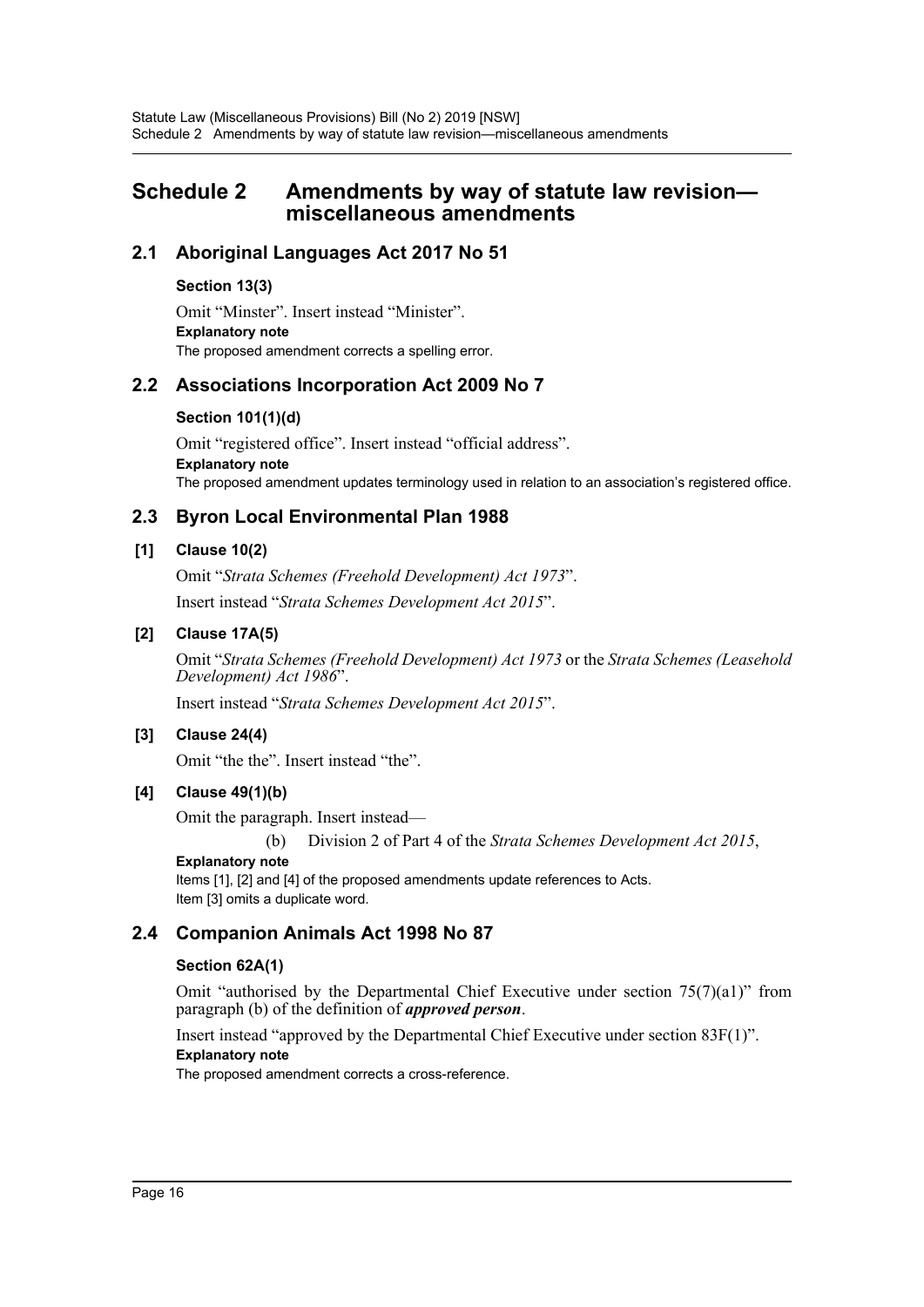# **2.5 Cootamundra Local Environmental Plan 2013**

### **[1] Clause 2.1**

Omit "Zone E4". Insert instead "E4".

### **[2] Land Use Table, Zone R3, item 3**

Omit "Restaurant or cafe" from the item. Insert instead "Restaurants or cafes".

### **[3] Land Use Table, Zone R3, item 3**

Omit "Takeaway" from the item. Insert instead "Take away".

**Explanatory note**

Item [1] of the proposed amendments omits an additional word. Items [2] and [3] correct typographical errors.

# **2.6 Environmental Planning and Assessment Act 1979 No 203**

### **[1] Section 4.32(1)**

Omit the definition of *applicable regional panel*.

# **[2] Section 4.32(1)**

Insert in alphabetical order—

*applicable Sydney district or regional planning panel* for development means the Sydney district or regional planning panel for the part of the State in which the development is to be carried out.

# **[3] Sections 4.33 and 4.34(1)**

Omit "applicable regional panel" wherever occurring.

Insert instead "applicable Sydney district or regional planning panel".

#### **Explanatory note**

The current definition of *applicable regional panel* suggests that an applicable planning panel must be a Sydney regional planning panel. The proposed amendments clarify that an applicable planning panel may be a Sydney district planning panel or a regional planning panel.

# **2.7 Farrer Memorial Research Scholarship Fund Act 1930 No 38**

# **[1] Section 2**

Omit the definition of *Director-General*.

### **[2] Section 2**

Insert in alphabetical order—

*Secretary* means the Secretary of the Department.

### **[3] Section 3**

Omit "Director-General (or the Director-General's nominee), a Deputy Director-General of the Department nominated by the Director-General".

Insert instead "Secretary (or the Secretary's nominee), a Deputy Secretary of the Department nominated by the Secretary".

### **Explanatory note**

The proposed amendments update references to the Secretary.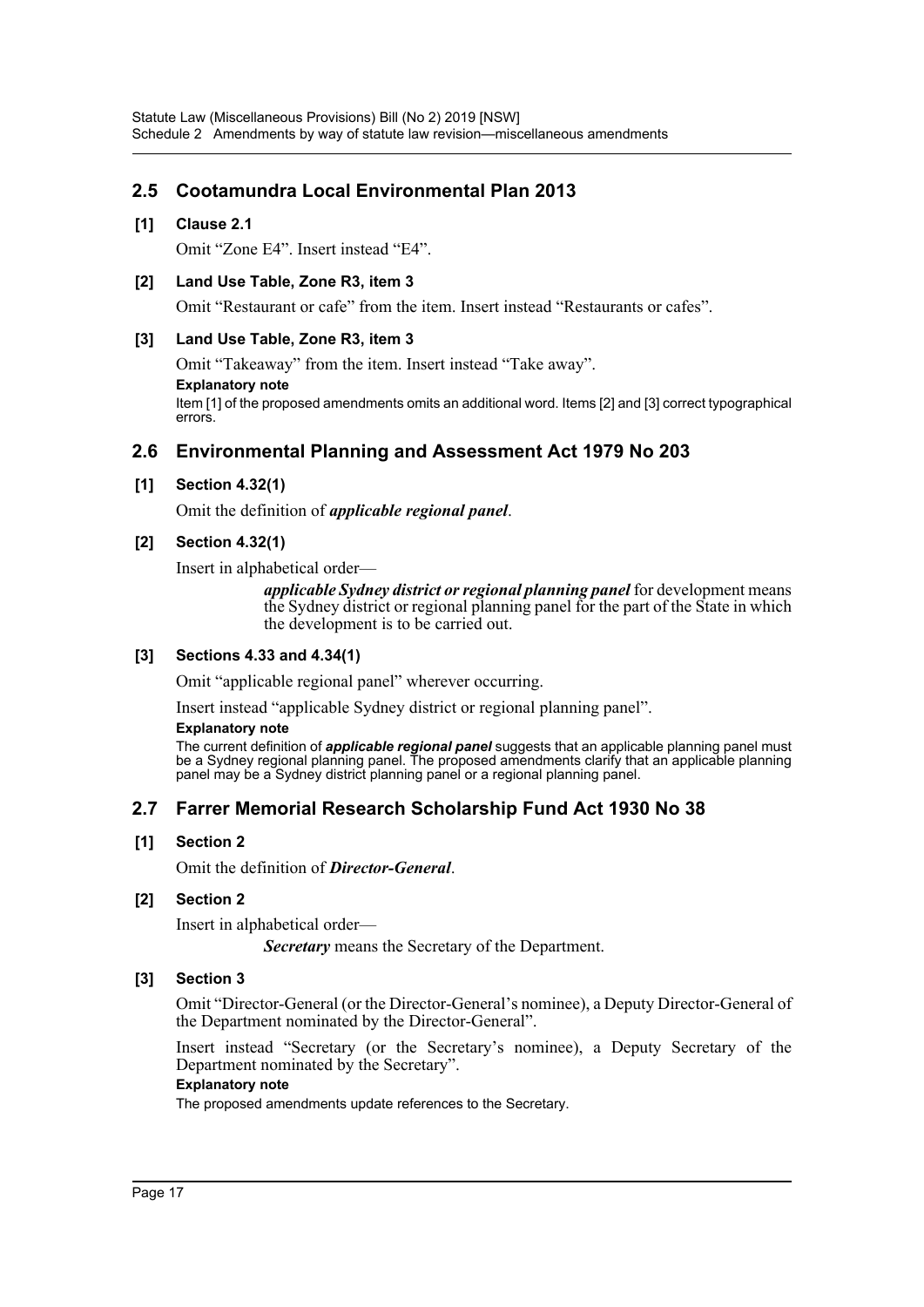# **2.8 Fisheries Management Act 1994 No 38**

### **[1] Section 128**

Omit the definition of *this Act*.

### **[2] Section 146(1A)**

Omit "section 91 of the *Environmental Planning and Assessment Act 1979* is subject to Division 5 of Part 4".

Insert instead "section 4.46 of the *Environmental Planning and Assessment Act 1979* is subject to Division 4.8".

### **[3] Section 163(7B)(b)**

Omit "Part 5.1". Insert instead "Division 5.2".

### **[4] Section 218(5C)**

Omit "Part 5.1". Insert instead "Division 5.2".

### **[5] Section 220(1A)**

Omit "section 91 of the *Environmental Planning and Assessment Act 1979* is subject to Division 5 of Part 4".

Insert instead "section 4.46 of the *Environmental Planning and Assessment Act 1979* is subject to Division 4.8".

### **[6] Section 227(2)**

Omit "Division 5 of Part 5 of the *Environmental Planning and Assessment Act 1979* (other than the function of making a determination under that Division".

Insert instead "Schedule 1AA (other than the function of making a determination under that Schedule".

# **[7] Section 238B**

Omit "Division 5 of Part 5 of the *Environmental Planning and Assessment Act 1979*". Insert instead "Schedule 1AA".

# **[8] Section 282A(1)(a)**

Omit "section 123". Insert instead "section 9.45".

# **[9] Section 282A(1)**

Omit "this Act or of Division 5 of Part 5 of the EPA Act".

Insert instead ", or Schedule 1AA to, this Act".

### **[10] Schedule 6D, clause 10(2)**

Omit "Part 7A of this Act or of Part 7, Part 7A or Part 8A of the *National Parks and Wildlife Act 1974*".

Insert instead "Part 2 of the *Biodiversity Conservation Act 2016*".

### **[11] Schedule 6D, clause 10(5)(b)**

Omit "Division 1 (Stop work orders) of Part 6A of the *National Parks and Wildlife Act 1974*, Division 1 (Stop work orders) of Part 7 of the *Threatened Species Conservation Act 1995*".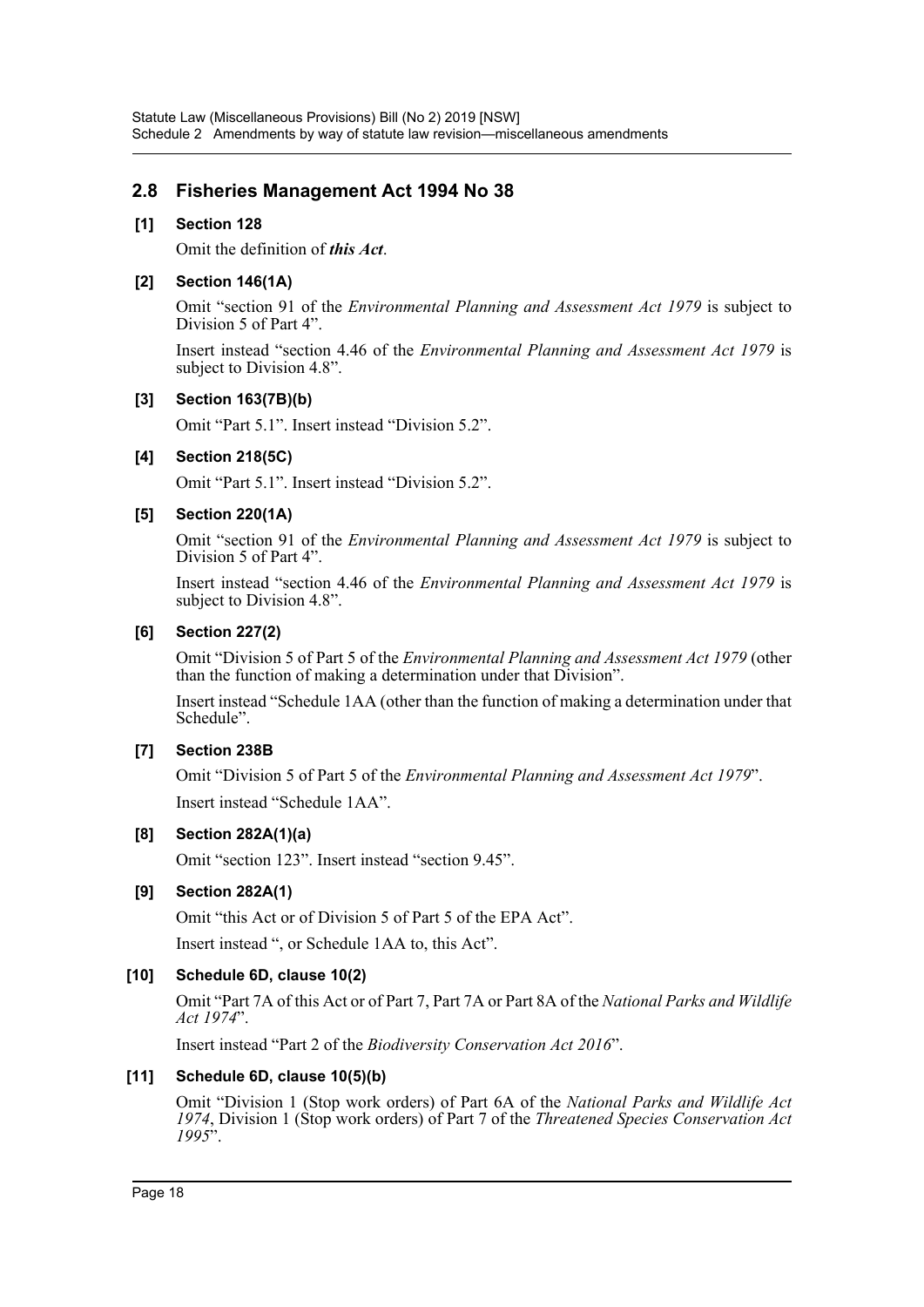Insert instead "Division 2 (Stop work orders) of Part 11 of the *Biodiversity Conservation Act 2016*, Division 1 (Stop work orders) of Part 6A of the *National Parks and Wildlife Act 1974*".

### **Explanatory note**

Items [1]–[9] of the proposed amendments update cross-references to provisions of the *Environmental Planning and Assessment Act 1979* consequent on the renumbering and relocation of provisions of that Act.

Items [10] and [11] update cross-references consequent on the commencement of the *Biodiversity Conservation Act 2016*.

# **2.9 Fisheries Management (General) Regulation 2019**

### **[1] Clause 12(2), definition of "charter fishing exempt fish"**

Omit "*australis*)" from paragraph (b). Insert instead "*australis*".

### **[2] Clause 23(1)**

Omit "speargun". Insert instead "spear gun". **Explanatory note** Item [1] of the proposed amendments corrects a typographical error. Item [2] corrects a spelling error.

# **2.10 Health Services Act 1997 No 154**

### **Schedule 7, clause 73(2)**

Omit "the" where firstly occurring. **Explanatory note** The proposed amendment omits a duplicate word.

# **2.11 Land Management (Native Vegetation) Code 2018**

### **[1] Clause 17, note**

Omit "the" where firstly occurring in paragraph (a).

### **[2] Clause 72(2)**

Omit "of" where firstly occurring. **Explanatory note** The proposed amendments omit duplicate words.

# **2.12 Local Government Act 1993 No 30**

### **Section 254A(1), note**

Omit the note.

### **Explanatory note**

The proposed amendment omits a redundant note. The note refers only to matters that were required to be included in a council's annual report under a repealed provision.

# **2.13 Local Government (General) Regulation 2005**

### **Schedule 2, Part 5, Division 1, clause 18(1)**

Omit "clause 1". Insert instead "clause 17".

### **Explanatory note**

The proposed amendment corrects a cross-reference.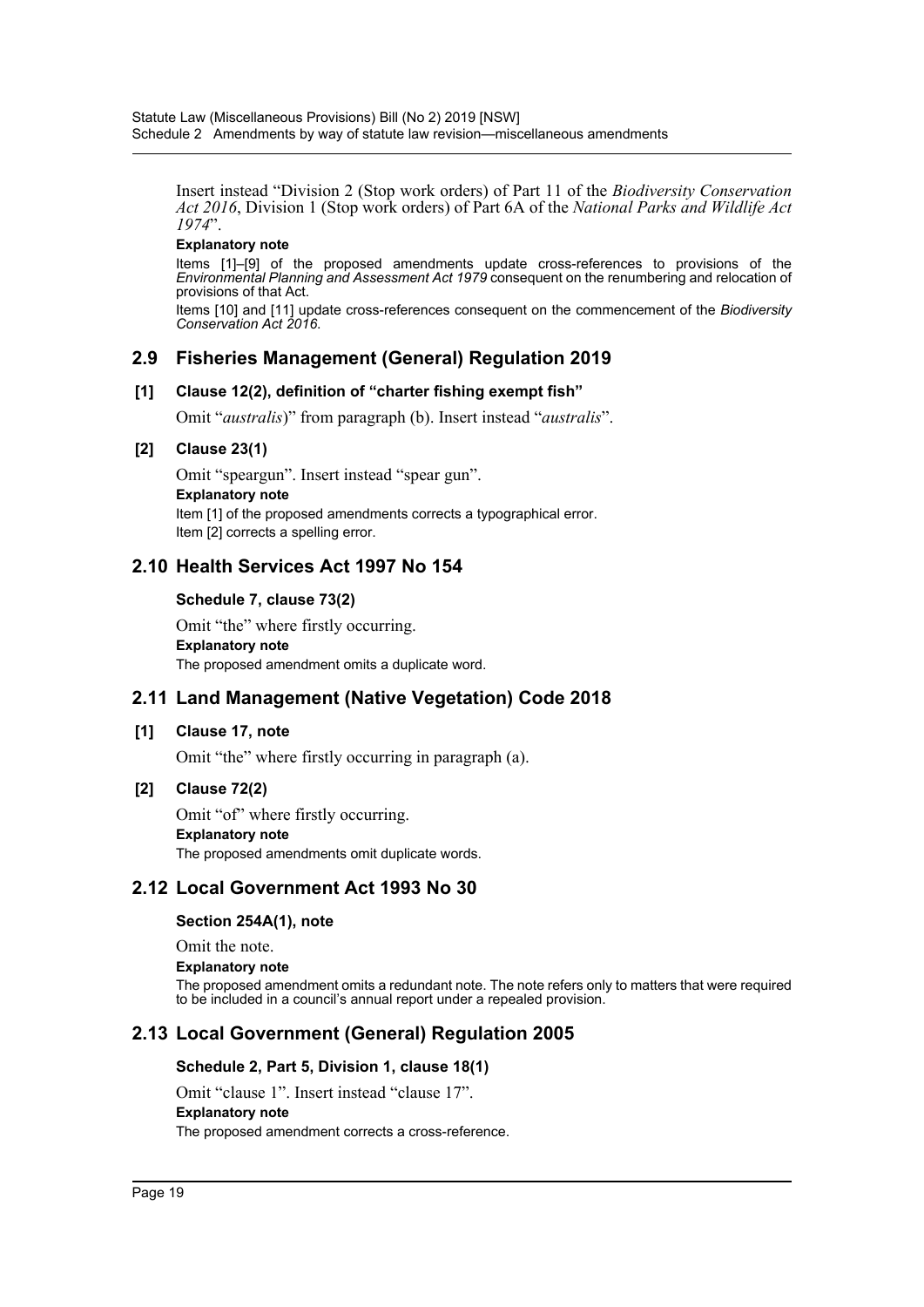# **2.14 Long Service Leave Act 1955 No 38**

# **Section 4(5A)**

Omit "*Building and Construction Industry Long Service Payments Act 1974*". Insert instead "*Building and Construction Industry Long Service Payments Act 1986*". **Explanatory note** The proposed amendment corrects an incorrect cross-reference.

# **2.15 Lord Howe Island Regulation 2014**

# **Clause 22(6)**

Omit "elector elector". Insert instead "elector". **Explanatory note** The proposed amendment omits a duplicate word.

# **2.16 Mining Act 1992 No 29**

# **[1] Section 88**

Omit "Director of Planning" wherever occurring. Insert instead "Secretary".

# **[2] Section 121(8)**

Omit "section 75V (Approvals etc legislation that must be applied consistently) or 93 (Granting and modification of approval by approval body)".

Insert instead "section 4.50 (Granting and modification of approval by approval body)".

# **Explanatory note**

Item [1] of the proposed amendments updates a reference to the Secretary. Item [2] updates cross-references to provisions of the *Environmental Planning and Assessment Act 1979* consequent on the renumbering and relocation of provisions of that Act.

# **2.17 National Parks and Wildlife Regulation 2019**

# **Clause 10(7), definition of "registered"**

Omit the definition. Insert instead—

*registered* means registered in Australia within the meaning of the *Road Transport Act 2013*.

# **Explanatory note**

The proposed amendment updates a listing style used in the definition of *registered*.

# **2.18 Oaths Act 1900 No 20**

# **Section 26(1)**

Omit "Any oath". Insert instead "Any oath,". **Explanatory note** The proposed amendment inserts missing punctuation.

# **2.19 Paintball Act 2018 No 44**

# **Section 14(1)(e)**

Omit "by prescribed". Insert instead "be prescribed".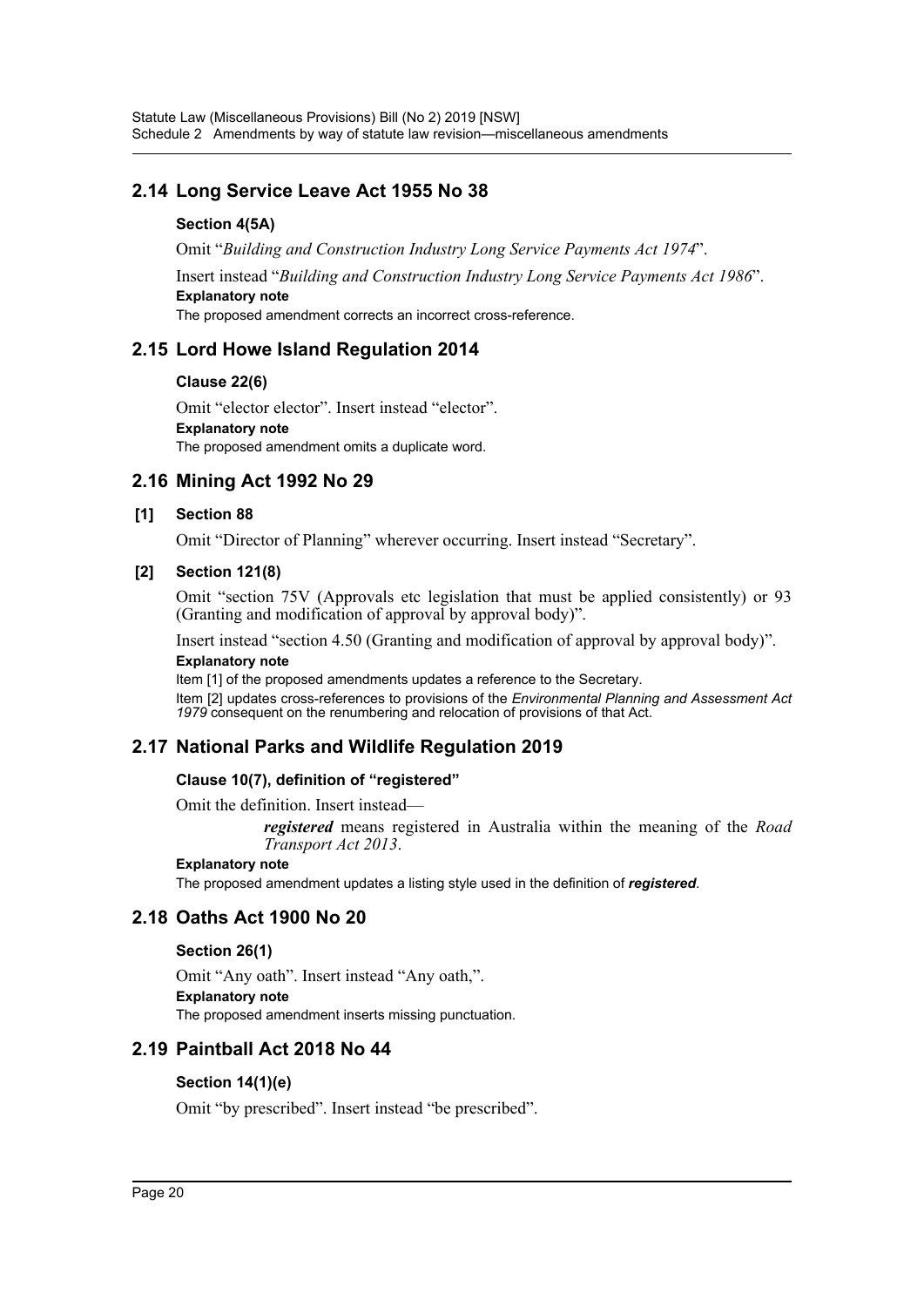The proposed amendment corrects a typographical error.

# **2.20 Rail Safety National Law (NSW)**

### **[1] Section 127**

Omit "urine screening test," wherever occurring.

### **[2] Section 129**

Omit "or urine taken". Insert instead "taken".

### **[3] Section 129**

Omit "urine screening test,". **Explanatory note** The proposed amendments omit duplicate references.

# **2.21 State Records Act 1998 No 17**

### **Section 7(4A)**

Omit "The Cabinet Office".

Insert instead "the Department of Premier and Cabinet". **Explanatory note** The proposed amendment updates a reference to a department.

# **2.22 Stock Medicines Act 1989 No 182**

**[1] Section 3(1)**

Omit the definition of *Director-General*.

# **[2] Section 3(1)**

Insert in alphabetical order— *Secretary* means the Secretary of the Department of Planning, Industry and Environment.

# **[3] Section 43(3)**

Omit "Director-General". Insert instead "Secretary".

# **[4] Section 46**

Omit "Director-General" wherever occurring. Insert instead "Secretary".

# **[5] Section 47(2)**

Omit "Director-General". Insert instead "Secretary".

# **[6] Section 62(a)(ii)**

Omit "Director-General". Insert instead "Secretary".

# **[7] Section 64**

Omit "Director-General" wherever occurring. Insert instead "Secretary".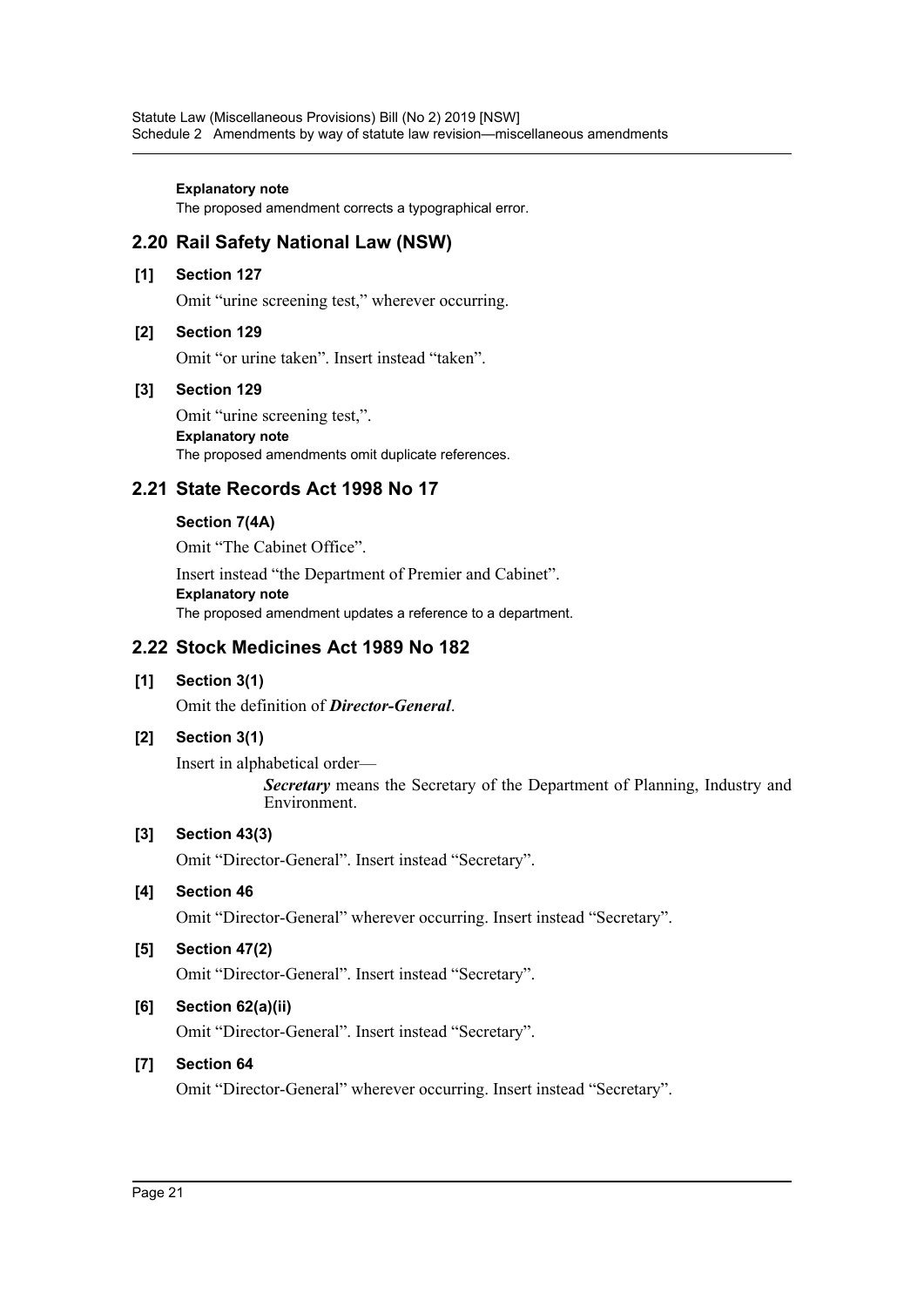# **[8] Section 64**

Omit "Director-General's". Insert instead "Secretary's". **Explanatory note** The proposed amendments update references to the Secretary.

# **2.23 Water Management (General) Regulation 2018**

# **Schedule 4, Part 2, cl 18**

Omit "*Crown Lands*". Insert instead "*Crown Land*". **Explanatory note** The proposed amendment corrects a reference to an Act.

# **2.24 Water Sharing Plan for the Gwydir Unregulated and Alluvial Water Sources 2012**

# **[1] Appendix 4**

Omit "IRIGATION" from the matter relating to the Moredun Creek Water Source. Insert instead "IRRIGATION".

# **[2] Appendix 4**

Omit "HOISE" from the matter relating to the Myall Creek Water Source. Insert instead "HOUSE".

# **[3] Appendix 4**

Omit "NOTHWITHSTANDING" wherever occurring in the matters relating to the Mehi River Water Source.

Insert instead "NOTWITHSTANDING".

# **[4] Appendix 4**

Omit "ACCORNDACE" from the matter relating to the Mehi River Water Source. Insert instead "ACCORDANCE".

# **[5] Appendix 4**

Omit "DELARED" from the matter relating to the Gingham Watercourse Water Source. Insert instead "DECLARED".

**Explanatory note** The proposed amendments correct spelling errors.

# **2.25 Work Health and Safety (Mines and Petroleum Sites) Act 2013 No 54**

# **Part 4, Division 1, note**

Omit the note at the beginning of the Division. **Explanatory note** The proposed amendment omits a redundant note.

# **2.26 Young Offenders Act 1997 No 54**

# **Section 8(2)(f)(ii)**

Insert "or" at the end of the subparagraph.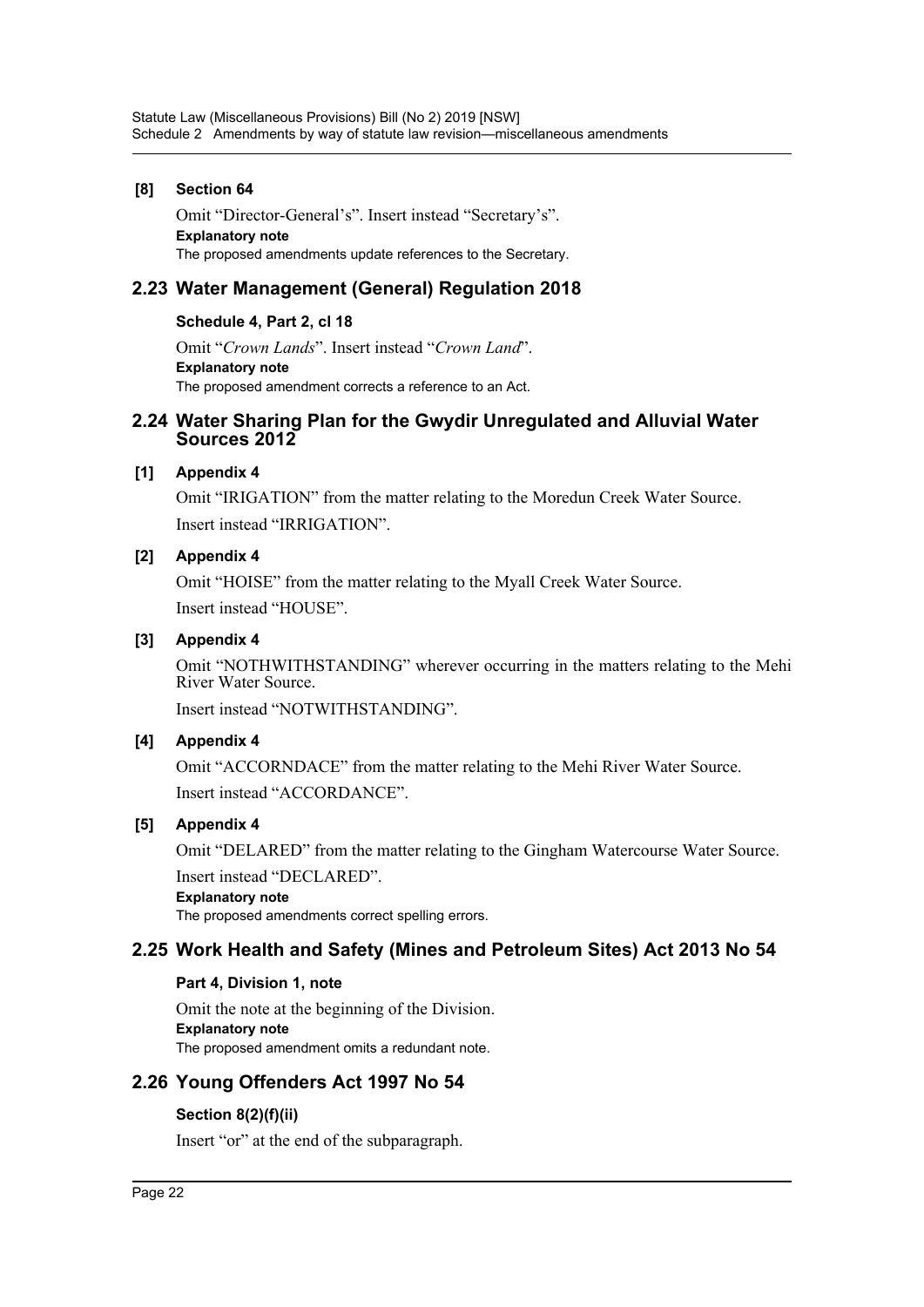The proposed amendment corrects a grammatical error.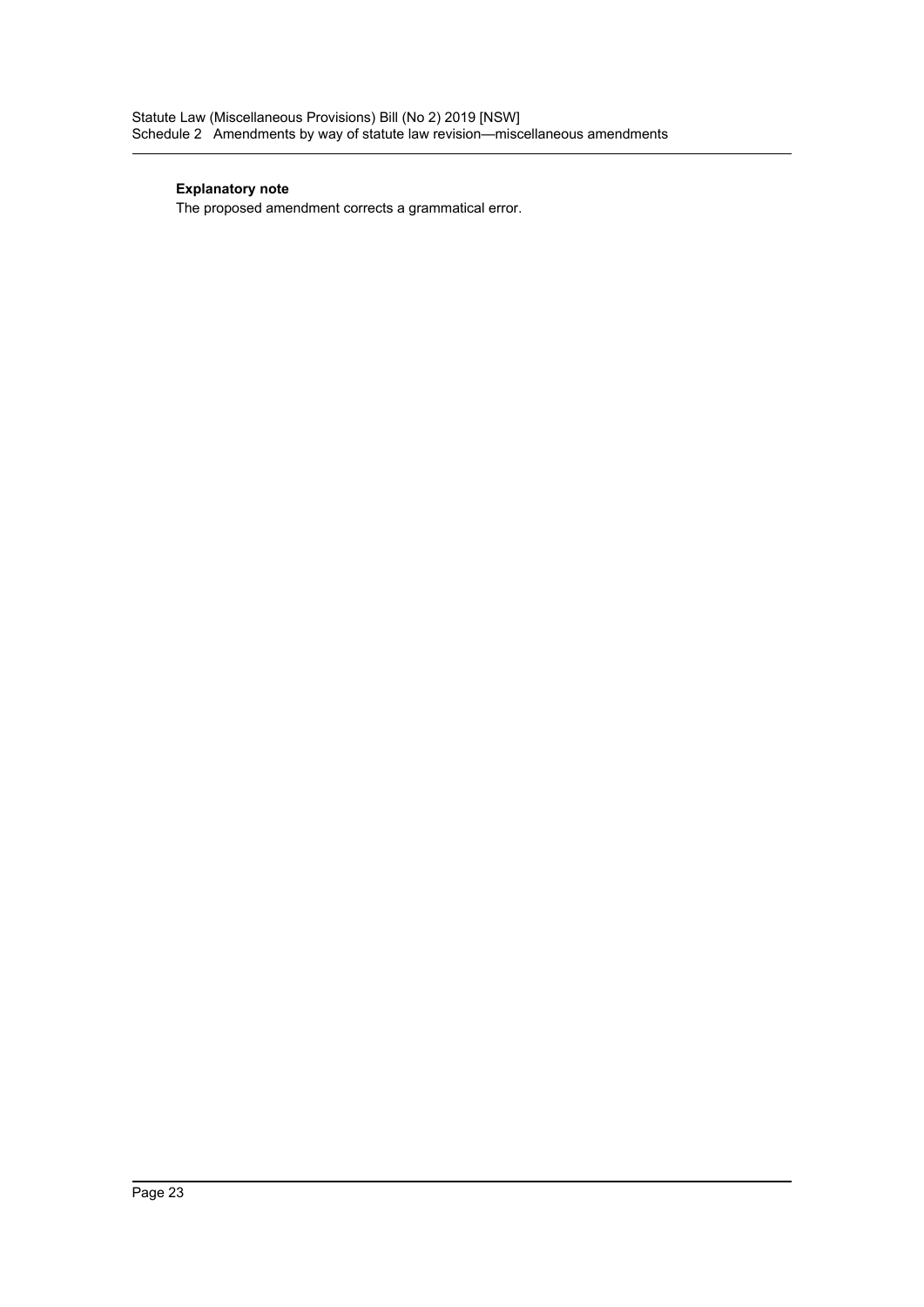# <span id="page-24-0"></span>**Schedule 3 General savings, transitional and other provisions**

### **1 Effect of amendment of amending provisions**

- (1) An amendment made by Schedule 1 to an amending provision contained in an Act or instrument is, if the amending provision has commenced before the Schedule 1 amendment concerned, taken to have effect as from the commencement of the amending provision (whether or not the amending provision has been repealed).
- (2) In this clause—

*amending provision* means a provision of an Act or instrument that makes a direct amendment to an Act or instrument by—

- (a) the repeal or omission of matter contained in the amended Act or instrument without the insertion of any matter instead of the repealed or omitted matter, or
- (b) the omission of matter contained in the amended Act or instrument and the insertion of matter instead of the omitted matter, or
- (c) the insertion into the amended Act or instrument of matter, not being matter inserted instead of matter omitted from the Act or instrument.

#### **Explanatory note**

This clause ensures that an amendment made by the proposed Act to a repealing or amending provision of an Act or instrument will (if the repealing or amending provision commences before the amendment made by the proposed Act) be taken to have commenced on the date the repealing or amending provision commences.

#### **2 Effect of amendment or repeal on acts done or decisions made**

Except where it is expressly provided to the contrary, if this Act—

- (a) amends a provision of an Act or an instrument, or
- (b) repeals and re-enacts (with or without modification) a provision of an Act or an instrument,

any act done or decision made under the provision amended or repealed has effect after the amendment or repeal as if it had been done or made under the provision as so amended or repealed.

#### **Explanatory note**

This clause ensures that the amendment or repeal of a provision will not, unless expressly provided, vitiate any act done or decision made under the provision as in force before the amendment or repeal.

#### **3 Effect of amendment on instruments**

Except where expressly provided to the contrary, any instrument made under an Act amended by this Act, that is in force immediately before the commencement of the amendment, is taken to have been made under the Act as amended.

#### **Explanatory note**

This clause ensures that, unless expressly provided, any instrument that is in force and made under a provision of an Act that is amended or substituted by the proposed Act will be taken to have been made under the Act as amended.

#### **4 Revocation of repeal**

Section 29A of the *Interpretation Act 1987* applies to the repeal of Acts or instruments, or provisions of Acts or instruments, by this Act.

#### **Explanatory note**

The effect of this clause is to enable the Governor, by proclamation, to revoke the repeal of any Act or instrument, or any provision of any Act or instrument, by the proposed Act. The Act or instrument, or provision, the subject of the revocation of repeal is taken not to be, and never to have been, repealed.